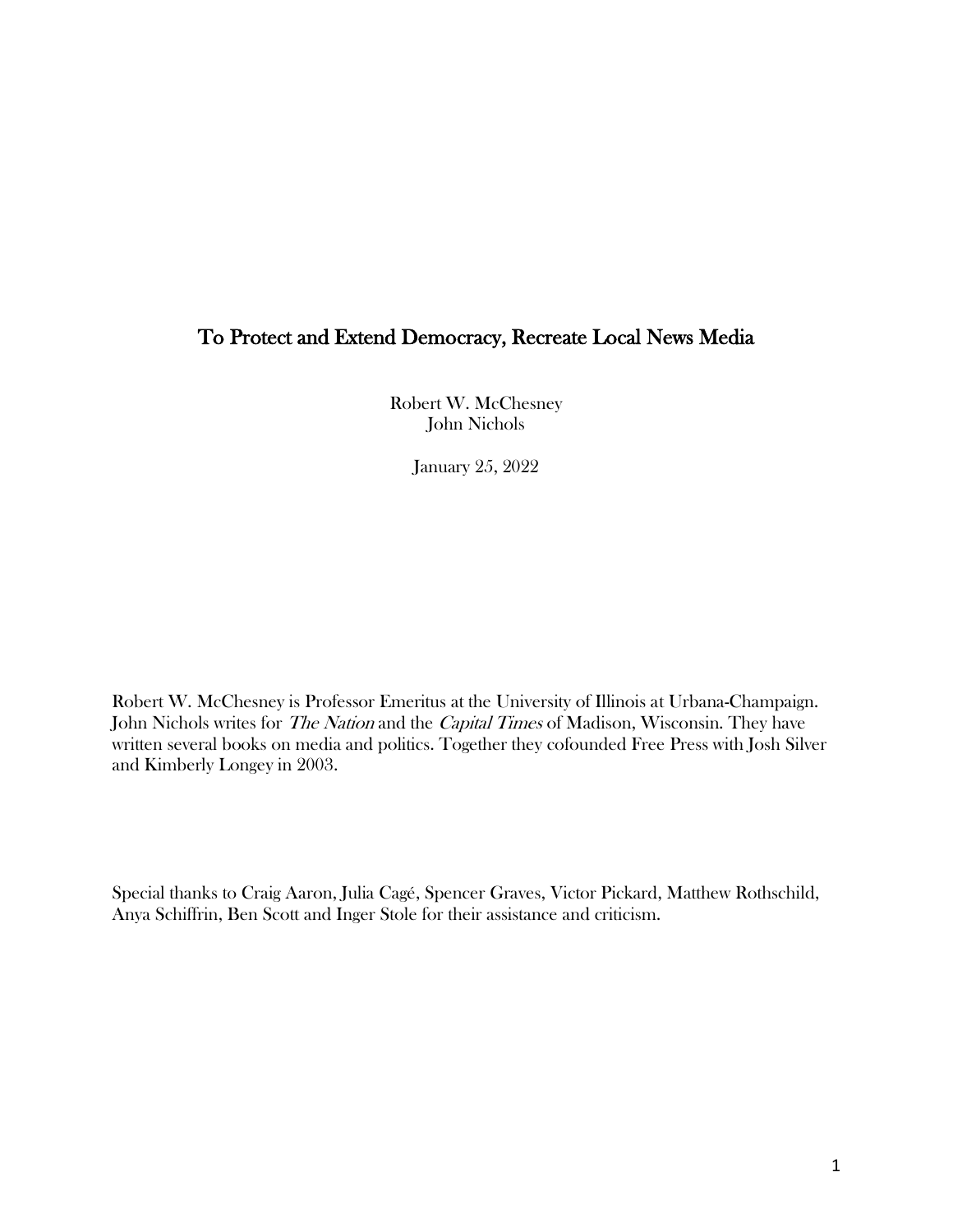"The moment we no longer have a free press, anything can happen. What makes it possible for a totalitarian or any other dictatorship to rule is that people are not informed; how can you have an opinion if you are not informed? If everybody always lies to you, the consequence is not that you believe the lies, but rather that nobody believes anything any longer."

 $\blacksquare$  Hannah Arendt<sup>1</sup>

## **Introduction**

The Jan. 6, 2021, armed attack on the U.S. Capitol by insurrectionists who were determined to overturn the results of a free and fair election shocked most Americans, including members of Congress who were forced to flee from the floors of the House and Senate. Not since 1814 had the Capitol been breached so jarringly and violently. The last attackers were soldiers of an invading army. These new attackers were American citizens bent on preventing the Congress from performing the most basic of its constitutionally mandated duties. Where did these people come from? What accounts for their delusional and dangerous beliefs? What could possess them to believe that the 2020 election, which Joe Biden won by more than 7 million votes, had been stolen? And with the embrace of far-right conspiracy theories that spawned the insurrection by prominent commenters and ambitious figures within the high ranks of the Republican Party, how can anyone imagine that this attack will be the last? Or that "Big Lies" will not continue to spread and metastasize in the years to come?

In 2021, the Stockholm-based International Institute for Democracy and Electoral Assistance, which generally has a highly favorable view of U.S. governance, characterized the United States as, for the first time ever, "backsliding" from democracy, alongside nations like Hungary and Poland. As its annual report stated: "The declines in civil liberties and checks on government indicate that there are serious problems with the fundamentals of democracy."<sup>2</sup>

What can be done to avert a threat that strikes at the heart of the American experiment?

An accurate explanation for the rise of this American authoritarianism has many elements. Any campaign to purge fascism from the mainstream of American politics will, necessarily, require multiple interventions. But there is one piece of the puzzle that is essential for addressing the crisis: the free press, which has provided the underpinning for American democracy since the birth of the republic.

The essence of the information crisis facing America is not the emergence and dominance of propaganda, baseless claims, and cynical conspiracy theorizing from unidentified and sometimes lavishly funded sources. This tsunami of misinformation, and the extent to which it now permeates our politics, results from the much larger problem, which is the collapse of local journalism as a viable institution in cities, villages and towns across the nation.

<sup>1</sup> "Hannah Arendt: From an Interview," *The New York Review*, October 26, 1978. <https://www.nybooks.com/articles/1978/10/26/hannah-arendt-from-an-interview/>

<sup>2</sup> "U.S. added to the list of 'backsliding democracies" for the first time," *The Guardian*, November 22, 2012. <https://www.theguardian.com/us-news/2021/nov/22/us-list-backsliding-democracies-civil-liberties-international>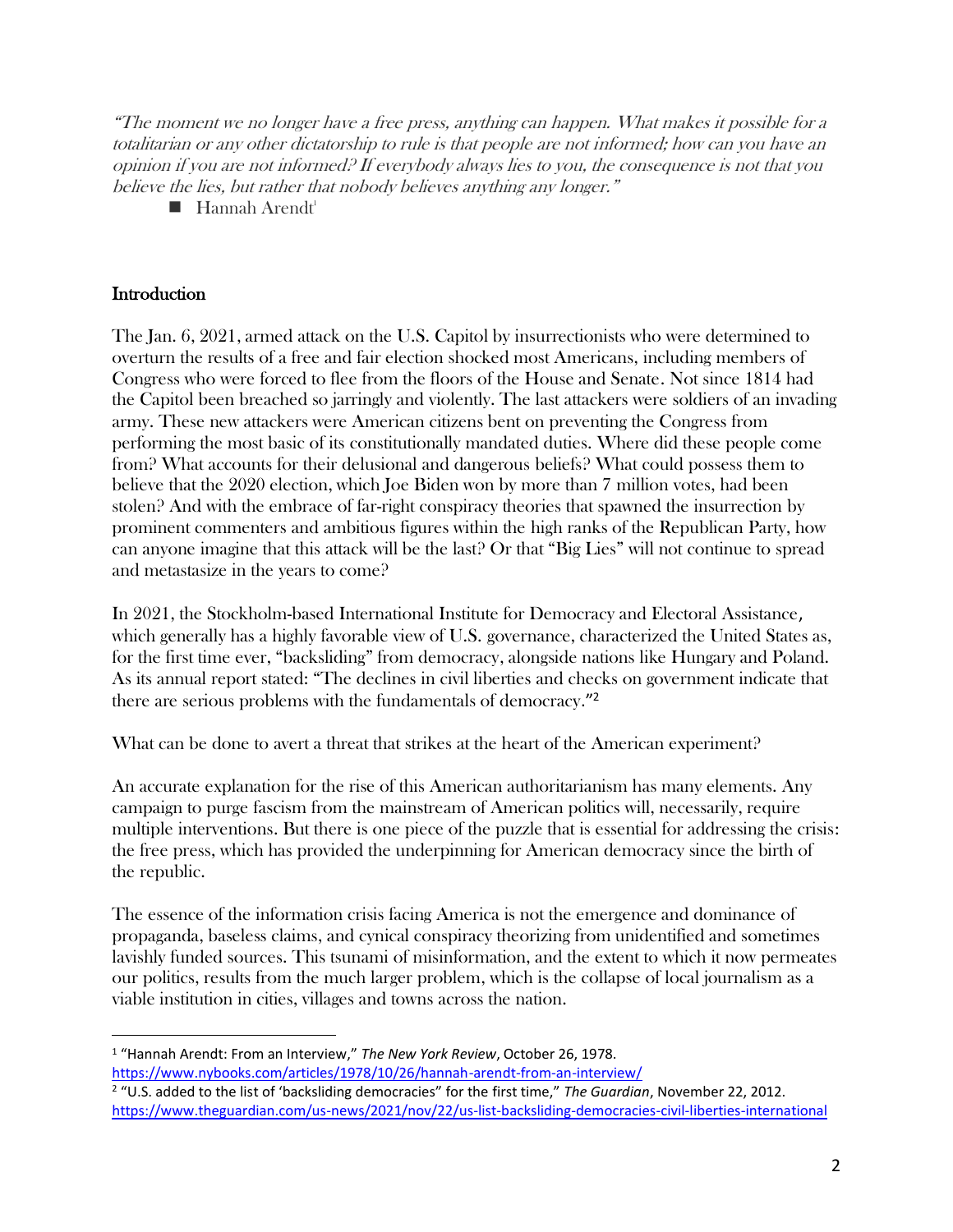America always had propagandists and conspiracy theorists, but they have not always gained traction. Now, they are doing so because a vacuum has developed in the news deserts of the United States. For the first time in U.S. history, most Americans lack access to what used to be considered their birthright: well-established, competing and accountable local news media covering their communities and drawing the citizenry into public life. The information void created by the disappearance of local news media provides the opportunity for propagandists, charlatans, and enemies of democratic governance to enter the fray and warp public discourse, with the goal of confounding the public and rendering it either powerless or putty for the propagandists.

This point has been long understood. "Men who have lost their grip upon the relevant facts of their environment are the inevitable victims of agitation and propaganda," Walter Lippmann, considered a main architect of professional journalism, wrote a century ago. "The quack, the charlatan, the jingo, and the terrorist, can flourish only where the audience is deprived of independent access to information." The inevitable result of a journalism-free environment, Lippmann concluded, was degeneration into a "dictatorship either of the Right or of the Left."<sup>3</sup>

In this paper, we propose a solution to this problem: The Local Journalism Initiative (LJI). The LJI will establish well-funded, competitive, independent, locally based and uncensored nonprofit news media in every town, city, and county in the United States

Why emphasize local news media, rather than national news media? The reason is simple: Powerful local news media are the prerequisite for viable national news media. When American national news media were at their strongest, say in the mid-20th century, the driving force was local news media that covered national politics on their own. It is not enough to maintain a trio of competing cable TV networks that feature commentators pontificating in predictable ways on a handful of stories, along with a narrow spectrum of billionaire-sustained national newspapers. A genuine counterbalance to today's propagandistic clamor of many private and selfish interests requires journalism at the regional and local levels of a vast country where one-size-fits-all reports from Washington and New York will never be sufficient to counter an increasingly sophisticated and targeted spew of misinformation. National journalism requires a foundation of local journalism not merely to flourish, but to exist.

Unless the collapse of local journalism is addressed directly and successfully, it is impossible to see how the threat of a more authoritarian, even fascistic, future can be subdued — or, put another way, how functional self-government and the rule of law can survive. Accordingly, this is a political problem that must be addressed and solved. That resolution must come quickly, before the challenge of answering all the other urgent calls for action — to address racism, xenophobia, political corruption, economic inequality, militarism and a scorching climate crisis — becomes so overwhelming that people lose faith in the functionality or usefulness of democracy.

This is a global crisis, too, both for the survival of journalism and democracy. In its 2021 "Freedom in the World" report, Freedom House surveyed democratic and human rights activists in more than 100 countries to ask them what measures were needed to arrest and reverse the decline of democracy in their nations over the past 15 years. Freedom House noted that

<sup>3</sup> Walter Lippmann, *Liberty and the News* (Mineola, NY: Dover Publications, 2010, reprint of 1920 book), pp. 18, 35.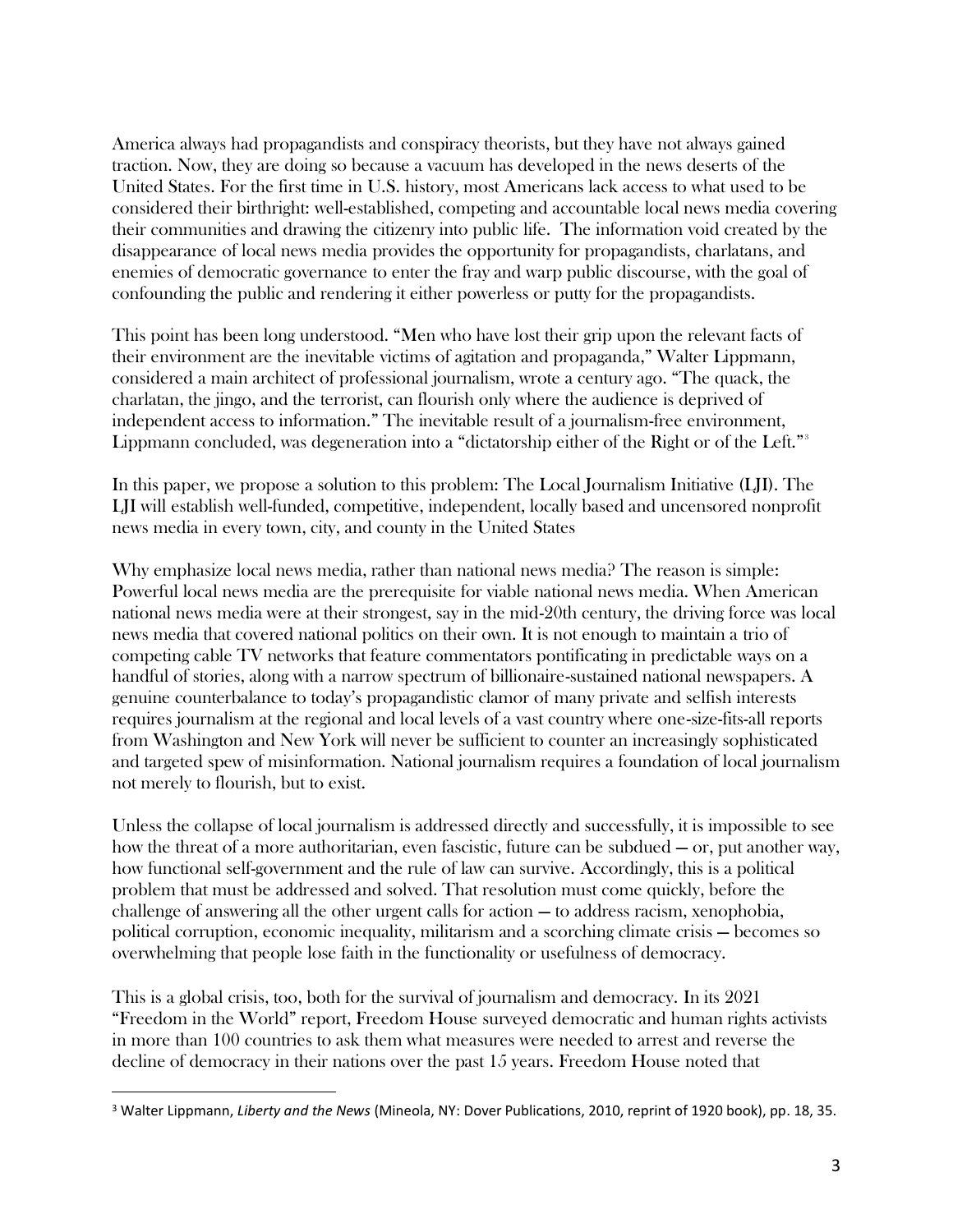"providing the public with access to fact-based information was a top response," which the report concluded meant requiring democratic governments to commit to build a viable, independent news media.<sup>4</sup>

In 2021, UNESCO convened an international conference to discuss the "existential crisis" for accountable governance due to the collapse of resources for journalism worldwide, making the case that news media must be regarded as a public good.<sup>5</sup> Reporters Without Borders characterizes the 2020s as the "decisive decade" for the survival of independent and functional news media.<sup>6</sup>

We propose the LJI as an American solution to an existential crisis. To make the case for the LJI, we see six questions that must be addressed:

- 1. How severe is the collapse of local news media?
- 2. What caused this collapse and will the system ever recover?
- 3. Is the renewal of a free press an issue government should take on?
- 4. What does the LJI look like?
- 5. How much will it cost taxpayers?
- 6. What are some upsides to the LJI?

#### How severe is the collapse of local news media?

"Thousands of local newspapers have closed in recent years. Their disappearance has left millions of Americans without a vital source of local news and deprived communities of an institution essential for exposing wrongdoing and encouraging civic engagement. Of those still surviving, many have laid off reporters, reduced coverage, and pulled back circulation. Over 65 million Americans live in counties with only one local newspaper—or none at all."

■ The Brookings Institution, 2019

The collapse of local journalism in the United States has its roots in the patterns of media consolidation that emerged in the final few decades of the 20th Century, and then exploded with the emergence of the Internet and social media in the first two decades of the 21st Century. It is now in its final stages, standing at the edge of the abyss after the coronavirus pandemic and the

<https://freedomhouse.org/report/freedom-world/2021/democracy-under-siege/policy-recommendations> <sup>5</sup> "UNESCO calls for global support for independent journalism amid funding crisis for media," UNESCO, November

[coronavirus?utm\\_source=Watchdog&utm\\_campaign=3291b470b1-](https://rsf.org/en/2020-world-press-freedom-index-entering-decisive-decade-journalism-exacerbated-coronavirus?utm_source=Watchdog&utm_campaign=3291b470b1-EMAIL_CAMPAIGN_2020_04_24_04_58&utm_medium=email&utm_term=0_ffd1d0160d-3291b470b1-100021233&mc_cid=3291b470b1&mc_eid=%5b41930be442)

<sup>4</sup> Freedom House, "Policy Recommendations," *Freedom in the World 2021*

<sup>17, 2021.</sup> [https://en.unesco.org/news/unesco-calls-global-support-independent-journalism-amid-funding-crisis](https://en.unesco.org/news/unesco-calls-global-support-independent-journalism-amid-funding-crisis-media)[media](https://en.unesco.org/news/unesco-calls-global-support-independent-journalism-amid-funding-crisis-media)

<sup>6</sup> Reporters Without Borders, 2020 World Press Freedom Index. [https://rsf.org/en/2020-world-press-freedom](https://rsf.org/en/2020-world-press-freedom-index-entering-decisive-decade-journalism-exacerbated-coronavirus?utm_source=Watchdog&utm_campaign=3291b470b1-EMAIL_CAMPAIGN_2020_04_24_04_58&utm_medium=email&utm_term=0_ffd1d0160d-3291b470b1-100021233&mc_cid=3291b470b1&mc_eid=%5b41930be442)[index-entering-decisive-decade-journalism-exacerbated-](https://rsf.org/en/2020-world-press-freedom-index-entering-decisive-decade-journalism-exacerbated-coronavirus?utm_source=Watchdog&utm_campaign=3291b470b1-EMAIL_CAMPAIGN_2020_04_24_04_58&utm_medium=email&utm_term=0_ffd1d0160d-3291b470b1-100021233&mc_cid=3291b470b1&mc_eid=%5b41930be442)

[EMAIL\\_CAMPAIGN\\_2020\\_04\\_24\\_04\\_58&utm\\_medium=email&utm\\_term=0\\_ffd1d0160d-3291b470b1-](https://rsf.org/en/2020-world-press-freedom-index-entering-decisive-decade-journalism-exacerbated-coronavirus?utm_source=Watchdog&utm_campaign=3291b470b1-EMAIL_CAMPAIGN_2020_04_24_04_58&utm_medium=email&utm_term=0_ffd1d0160d-3291b470b1-100021233&mc_cid=3291b470b1&mc_eid=%5b41930be442) [100021233&mc\\_cid=3291b470b1&mc\\_eid=\[41930be442\]](https://rsf.org/en/2020-world-press-freedom-index-entering-decisive-decade-journalism-exacerbated-coronavirus?utm_source=Watchdog&utm_campaign=3291b470b1-EMAIL_CAMPAIGN_2020_04_24_04_58&utm_medium=email&utm_term=0_ffd1d0160d-3291b470b1-100021233&mc_cid=3291b470b1&mc_eid=%5b41930be442)

<sup>7</sup> Clara Hendrickson, "Local Journalism in crisis: Why America must revive its local newsrooms," *Brookings*, November 12, 2019. [https://www.brookings.edu/research/local-journalism-in-crisis-why-america-must-revive-its](https://www.brookings.edu/research/local-journalism-in-crisis-why-america-must-revive-its-local-newsrooms/)[local-newsrooms/](https://www.brookings.edu/research/local-journalism-in-crisis-why-america-must-revive-its-local-newsrooms/)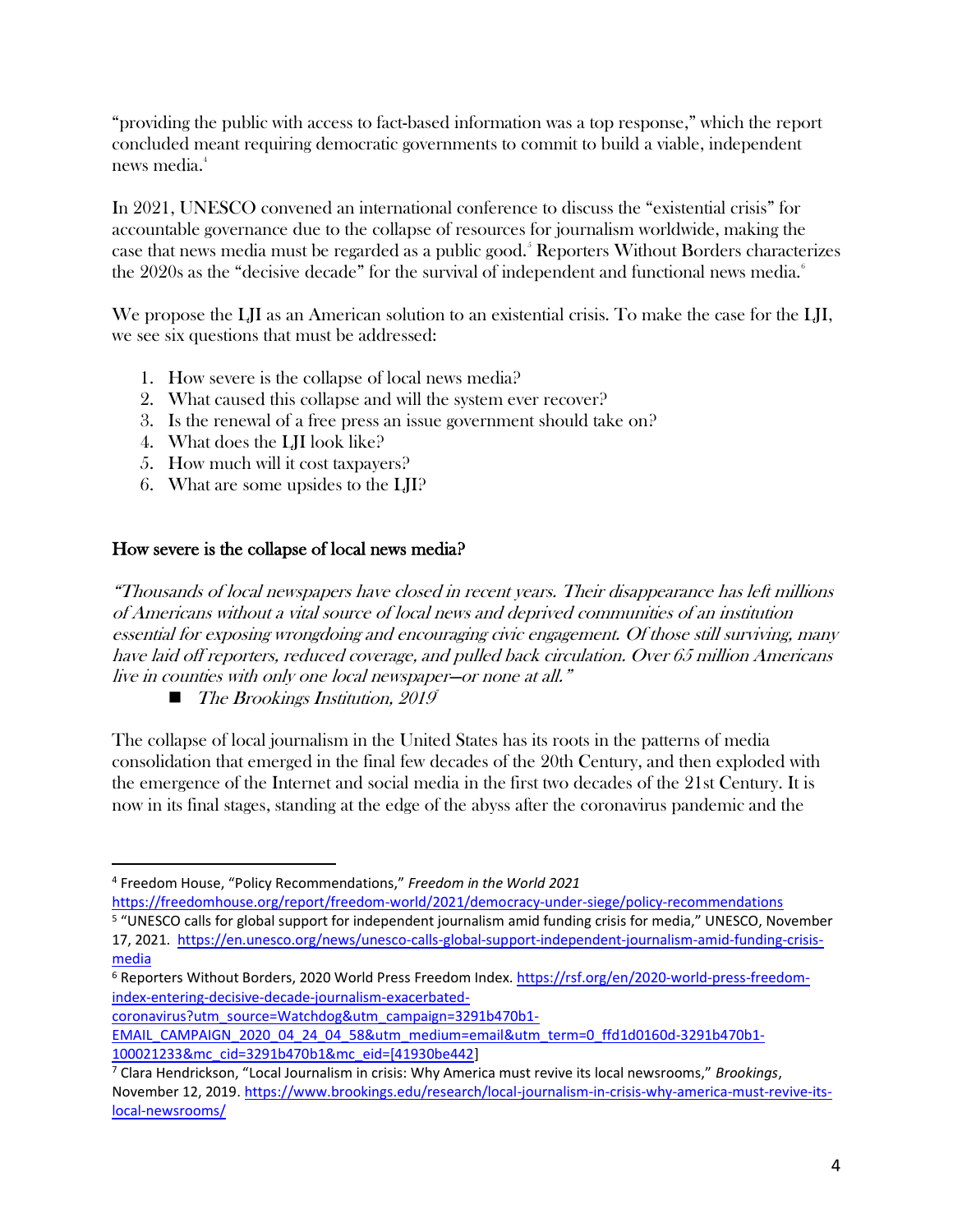economic crisis that extended from it. The Washington Post's Margaret Sullivan summed up the crisis in a November, 2021, article:

Between 2005 and the start of the (Covid) pandemic, about 2,100 newspapers closed their doors. Since Covid struck, at least 80 more papers have gone out of business, as have an undetermined number of other local publications, like the California Sunday Magazine, which folded last fall — and then won a Pulitzer Prize eight months later. Those papers that survived are still facing difficult straits. Many have laid off scores of reporters and editors — according to Pew Research Center, the newspaper industry lost an astonishing 57 percent of its employees between 2008 and 2020 — making these publications a mere specter of their former selves. They are now 'ghost newspapers': outlets that may bear the proud old name of yore but no longer do the job of thoroughly covering their communities and providing original reporting on matters of public interest.<sup>8</sup>

Most communities in the United States are now at the point where there are virtually no paid journalists in competing newsrooms covering governance in a manner that is sufficient to sustain vibrant democratic institutions. Only in a handful of metropolitan areas does a semblance of semisufficient journalism remain, and it is invariably carried on by rapidly shrinking newsrooms that openly admit they are struggling to survive. In many communities there are no paid reporters or newsrooms whatsoever. There were virtually no "news deserts" a generation ago, or at any other time in American history; now they blanket the country.

The best place to start to understand the magnitude of the loss of local journalism is to simply look at the data. The relevant financial data comes from daily newspaper revenues, because daily newspapers have done and still do the preponderance of local journalism. Local broadcast journalism generally has taken cues from daily newspapers — and that remains the case in an Internet age when what were once newspaper newsrooms have been repurposed as "digital information" centers. Research has put the amount of overall original local reporting that comes from journalists employed by newspapers or local broadcast media that often feed off daily newspapers at around 90 percent.<sup>9</sup> The most comprehensive recent study of the role of daily newspapers in local news production from 2019 concludes that they remain, by far, the most significant news producers in their communities, even in their depressed state.<sup>10</sup> Some of this "content" is still found in print, but increasingly it appears online—often exclusively so. That means newsrooms must rely on digital revenues to survive. We are fast approaching the point where

<sup>8</sup> Margaret Sullivan, "What Happens to Democracy When Local Journalism Dries Up?" *The Washington Post*, November 30, 2021

<sup>9</sup> Research shows that the number of original news stories produced by the *Baltimore Sun* decreased by 73 percent between 1990 and 2009…but the Sun still provided the majority of all original news stories in Baltimore in 2009 and the local broadcast news which feeds off of the Sun provide almost all of the rest. New "online" media news media did not fill the void in Baltimore whatsoever; the amount of original news just collapsed. And 2009 looks like a Golden Age in comparison to 2021 in Baltimore and nationwide. See Pew Research Center's Project for Excellence in Journalism, "Study of the News Ecosystem of One American City," January 10, 2010. <https://www.pewresearch.org/journalism/2010/01/11/how-news-happens/>

 $10P$ hilip Napoli and Jessica Mahone, "Local Newspapers are suffering, but they're still (by far) the most significant journalism producers in their communities," *Nieman Lab*, September 9, 2019.

[https://www.niemanlab.org/2019/09/local-newspapers-are-suffering-but-theyre-still-by-far-the-most-significant](https://www.niemanlab.org/2019/09/local-newspapers-are-suffering-but-theyre-still-by-far-the-most-significant-journalism-producers-in-their-communities/)[journalism-producers-in-their-communities/](https://www.niemanlab.org/2019/09/local-newspapers-are-suffering-but-theyre-still-by-far-the-most-significant-journalism-producers-in-their-communities/)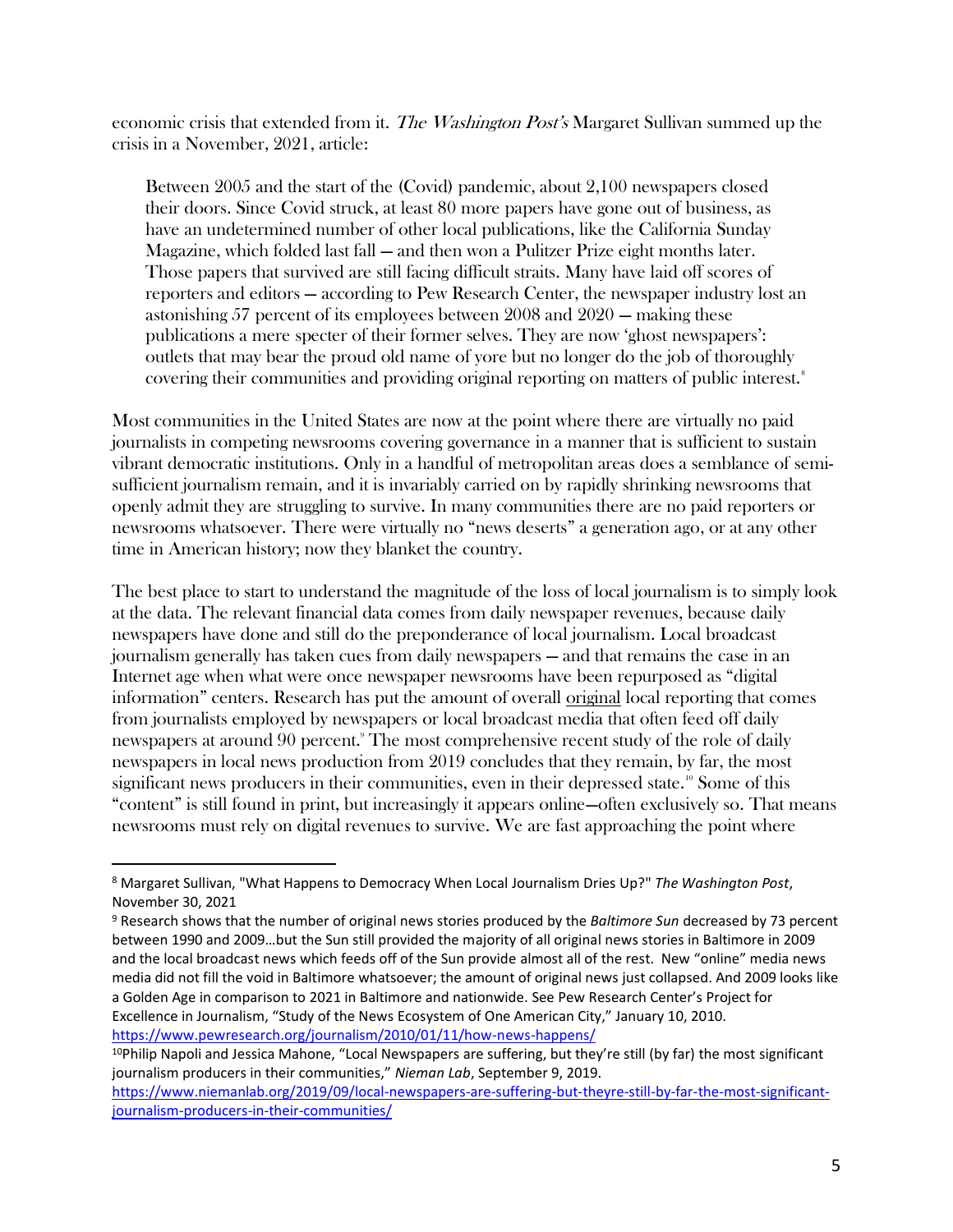nearly one-half of newspaper revenue is digital. Unfortunately, the muscular advertising and circulation revenues that once sustained multi-section daily newspapers are not being reproduced.

It is vital to consider newspaper revenue in explaining the crisis of local journalism. We understand that not all newspaper revenue goes to pay for journalism, but this is the source from which funding for the preponderance of local journalism flows. If the well dries up, journalism shrinks and then disappears at the local level.

One way to measure the status of journalism is how much is being spent on it as a percentage of the Gross Domestic Product. For generations, as the economy grew, budgets for local journalism increased proportionately. Local journalism was a major employer and economic sector through most of U.S. history.

#### Annual combined circulation and advertising revenues of U.S. daily newspapers as a percentage of GDP (includes digital revenues)<sup>11</sup>

| <b>YEAR</b> | Percentage of GDP |
|-------------|-------------------|
| 1956        | $1.016$ percent   |
| 1960        | $0.974$ percent   |
| 1965        | $0.869$ percent   |
| 1970        | $0.777$ percent   |
| 1975        | $0.721$ percent   |
| 1980        | $0.709$ percent   |
| 1985        | $0.757$ percent   |
| 1989        | $0.722$ percent   |
| 1995        | $0.600$ percent   |
| 2000        | $0.578$ percent   |
| 2005        | $0.462$ percent   |
| 2010        | $0.238$ percent   |
| 2015        | $0.172$ percent   |
| 2018        | $0.123$ percent   |
| 2019        | $0.110$ percent   |
| 2020        | $0.095$ percent   |
|             |                   |

For the majority of the  $20<sup>th</sup>$  century, and possibly for most of American history, the United States devoted around 1 percent of its GDP to daily newspapers.<sup>12</sup> In the 1970s and 1980s, during a wave

<sup>11</sup> Sources[: https://www.pewresearch.org/journalism/fact-sheet/newspapers/;](https://www.pewresearch.org/journalism/fact-sheet/newspapers/) <https://www.measuringworth.com/datasets/usgdp/result.php>

 $12$  The data set used above only goes back to 1956. We looked at the data compiled by Alfred McClung Lee and using his revenue numbers we determined that the percentage of GDP accounted for by newspapers was almost exactly 1 percent in the 1920s and 1930s. Data before that is too spotty and inconsistent to be used for comparison purposes. See Alfred McClung Lee, *The Daily Newspaper in America: The Evolution of a Social Instrument* (New York: The Macmillan Company, 1947), Table XXIX, p. 749.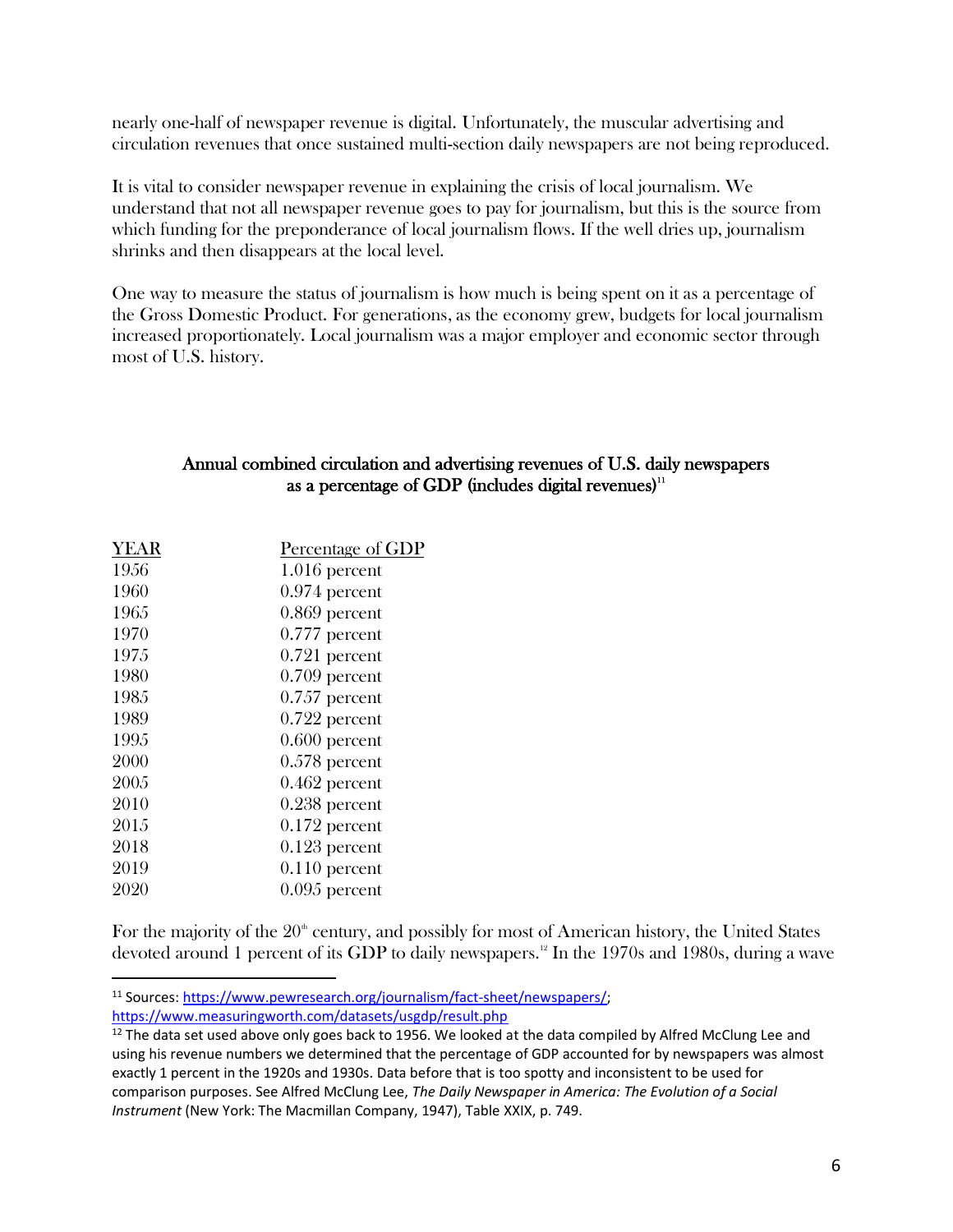of newspaper and media consolidation, daily newspapers accounted for around three-quarters of 1 percent of GDP. As anyone who lived through that era can testify, no one was bellyaching during these decades that there was "too much" local journalism. It was during this period that Pulitzer Prize-winning journalist Ben Bagdikian published and regularly updated his groundbreaking book, The Media Monopoly, which warned the accelerating consolidation of corporate ownership of news organizations was undermining journalism at all levels, and especially locally.

The collapse accelerated through the 1990s and early 2000s, and the bottom fell out with the emergence of social media 15 years ago.

The pandemic has only accelerated the process. Jon Schleuss, the veteran journalist who heads the NewsGuild-CWA union, characterized COVID-19 as an "Extinction Level Event" for what remains of American journalism, and for every institution that relies upon journalism.<sup>13</sup> All signs point to the percentage of GDP accounted for by local newspaper revenues will be at an all-time historic low in 2022. Based on the trend line, it is unimaginable that the pattern of job losses in existing newsrooms will abate, not to mention reverse, unless we adopt a bold new system.

This is the nub of the problem. While digital technologies reduce production/distribution costs for journalism dramatically, and also provide exceptional tools for doing better journalism — and provide the format for virtually all journalism going forward — there is no substitute for human labor competing and working together to cover communities and produce news. To suggest otherwise goes against everything we know about journalism in the past, the present and the foreseeable future.

The issue goes far beyond just the concern about citizens getting the information necessary to monitor and participate in governance. "We know what happens when a community loses its newspaper," Elaine Godfrey, a journalist who has studied the issue in Burlington, Iowa, recently wrote in *The Atlantic*. "People tend to participate less often in municipal elections, and those elections are less competitive. Corruption goes unchecked, and costs sometimes go up for town governments. Disinformation becomes the norm, as people start to get their facts mainly from social media."<sup>14</sup> And as has been well-documented, the collapse of local journalism does grave damage to the vitality of local economies.

But, as Godfrey writes, the elimination of local journalism also reveals "a quieter, less quantifiable change":

<sup>13</sup> For excellent research and analysis on the collapse of local news, see Penny Abernethy, *News Deserts and Ghost Newspapers: Will Local News Survive?* University of North Carolina, 2020.

<sup>&</sup>lt;sup>14</sup> See, for example: Danny Hayes and Jennifer L. Lawless, "As Local News Goes, So Goes Citizen Engagement: Media, Knowledge, and Participation in US House Elections," *The Journal of Politics*, Vol. 77, No. 2 (April 2015). [https://www.journals.uchicago.edu/doi/abs/10.1086/679749;](https://www.journals.uchicago.edu/doi/abs/10.1086/679749) Meghan E. Rubado and Jay T. Jennings, "Political Consequences of the Endangered Local Watchdog: Newspaper Decline and Mayoral Elections in the United States," *Urban Affairs Review*, Vol. 56, No. 5 (April 2020).

[https://journals.sagepub.com/doi/abs/10.1177/1078087419838058;](https://journals.sagepub.com/doi/abs/10.1177/1078087419838058) Pengjie Gao, Chang Lee, and Dermot Murphy, "Financing Dies in Darkness: The Impact of Newspaper Closures on Public Finance," *Journal of Financial Economics*, Vol. 135, No. 2 (2020).<https://www.journals.uchicago.edu/doi/abs/10.1086/679749>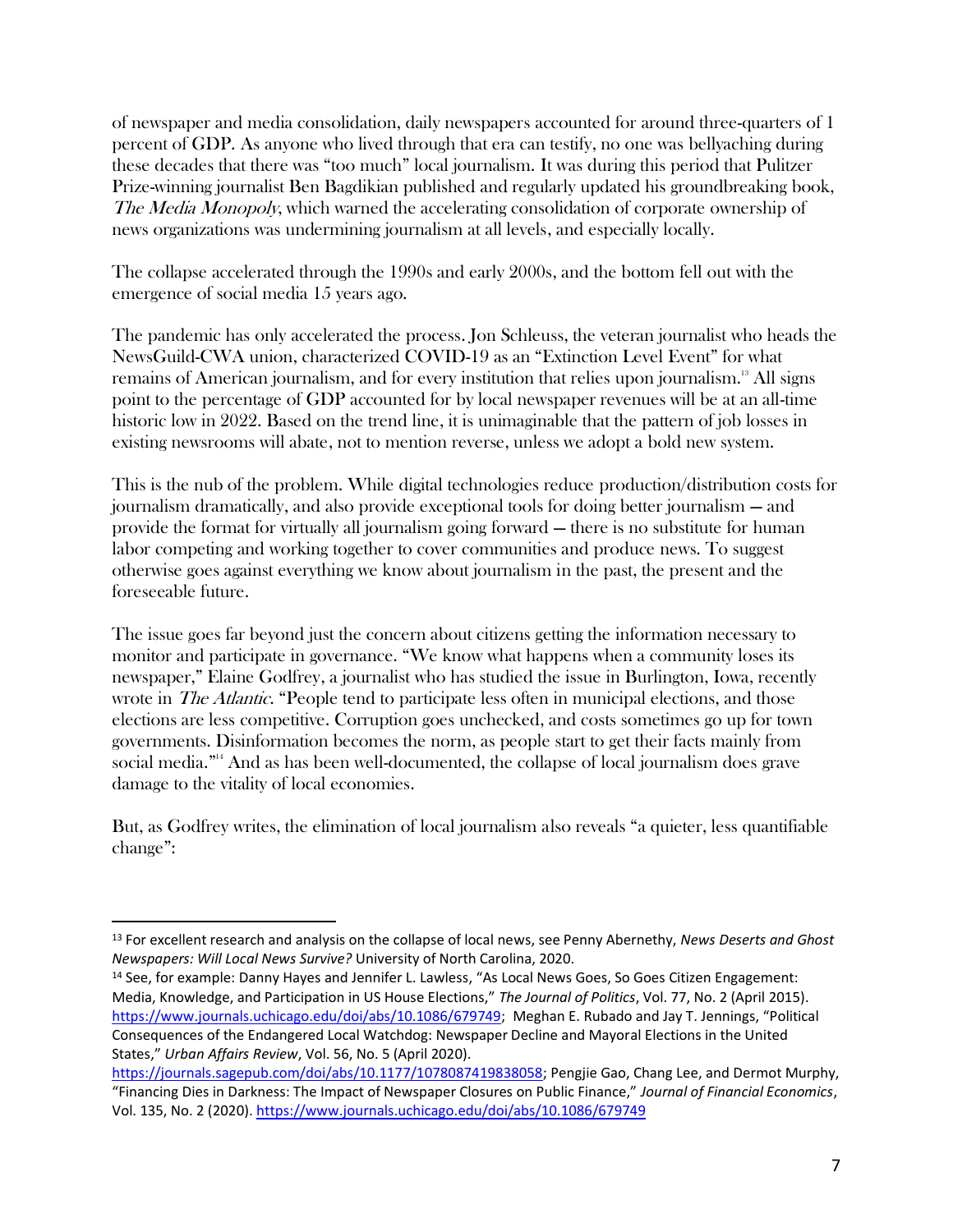When people lament the decline of small newspapers, they tend to emphasize the most important stories that will go uncovered: political corruption, school-board scandals, zoningboard hearings, police misconduct. They are right to worry about that. But often overlooked are the more quotidian stories, the ones that disappear first when a paper loses resources: stories about the annual Teddy Bear Picnic at Crapo Park, the town-hall meeting about the new swimming-pool design, and the tractor games during the Denmark Heritage Days.

These stories are the connective tissue of a community; they introduce people to their neighbors, and they encourage readers to listen to and empathize with one another. When that tissue disintegrates, something vital rots away. We don't often stop to ponder the way that a newspaper's collapse makes people feel: less connected, more alone. As local news crumbles, so does our tether to one another.<sup>15</sup>

As Americans increasingly lose their connection and attachment to their neighbors, and their communities, they become isolated, depressed, and defenseless, making themselves easier prey for propagandists.<sup>16</sup>

#### What caused the collapse and will the system ever recover?

"We are, for the first time in modern history, facing the prospect of how societies would exist without reliable news."

■ Alan Rusbridger, former editor-in-chief of The Guardian, 2018<sup>7</sup>

Advertising, which provided from 60-to-100 percent of the revenues for local newspapers, has abandoned journalism. Advertisers, including classified advertisers, were never wed to bankrolling newspapers or journalism; it was simply the price they had to pay to reach their target audience. With the Internet's mindboggling surveillance capacity, advertisers have found far more efficient, effective and less expensive ways to market their products and services online. The traditional means of placing an ad in a specific medium is passé. Advertisers can now pay firms like Google or Facebook to locate potential members of their target audience wherever they may be online, specific websites be damned. They have eliminated all the "waste" in traditional advertising when money was spent advertising to people who would never buy your product. This explains why online news sites are in the same boat as traditional newspapers when it comes to getting advertising support. They get, at best, pennies on the dollar compared to the glory days of the  $20<sup>th</sup>$ century.

<sup>15</sup> Elaine Godfrey, **"**What We Lost When Gannett Came to Town**:** We don't often talk about how a paper's collapse makes people feel: less connected, more alone**,"** *The Atlantic*, October 5, 2021.

<https://www.theatlantic.com/politics/archive/2021/10/gannett-local-newspaper-hawk-eye-iowa/619847/> For a discussion of these issues, see also Victor Pickard, *Democracy Without Journalism? Confronting the Misinformation Society* (New York: Oxford University Press, 2020), pp. 159-160.

<sup>&</sup>lt;sup>16</sup> Facebook and social media are not effective substitutes for actual local news media. See Brandy Zadrozny, "In a Pennsylvania town, A Facebook group fills the local news void," NBCNews.com, April 5, 2021.

<https://www.nbcnews.com/tech/social-media/pennsylvania-town-facebook-group-fills-local-news-void-rcna577> <sup>17</sup> Jill Lepore, "Does Journalism have a Future?" *The New Yorker*, January 21, 2019.

<https://www.newyorker.com/magazine/2019/01/28/does-journalism-have-a-future>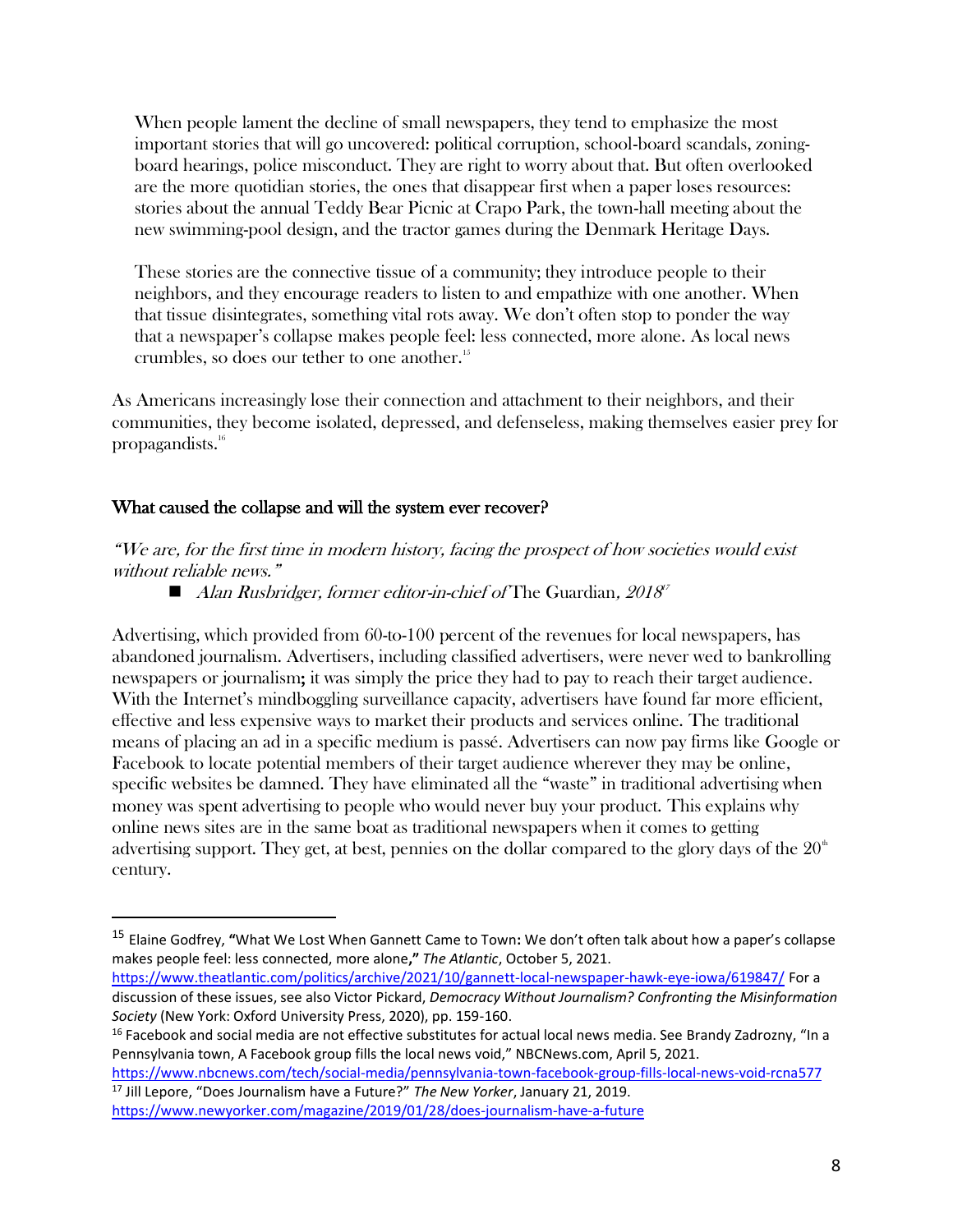As advertising declined, newspapers decreased in size and value, and consumer demand understandably plummeted, accelerating the departure of advertisers and consumers. It bears repeating that this is about more than the print paper, however; even on the most dazzling local news website, it is difficult to keep readers from noticing the dearth of fresh, original and relevant content. The shift is now nearly complete, and it means that it is all but impossible to make a profit in local journalism today. "Just at the time that we need an independent, credible journalism — a free press — the business model is being undermined," said Joseph Stiglitz, Nobel laureate economist and professor at Columbia University.<sup>18</sup>

The market has spoken loudly, and we should listen. When the venerable but bankrupt McClatchy newspaper chain desperately attempted to find local buyers even at rock-bottom prices for its iconic newspapers in 2020, it came up empty-handed. Instead, McClatchy was sold to a hedge fund that specialized in laying off reporters. "It's a sad moment," a professor of digital innovation told the *New York Times*, "because that tells you that people who traditionally might have supported local journalism — including people with local connections, local stakeholders were not there."<sup>19</sup>

Journalism is no longer considered a profitable investment by investors, and the market has delivered a resounding thumbs-down to local news. Indeed, the investors that continue to purchase newspapers, like the hedge fund Alden Capital, are accelerating the pace of the extermination of local journalism. Late in 2021, Alden announced its plans to purchase Lee Newspapers. "The model is simple," McKay Coppins wrote in *The Atlantic*. "Gut the staff, sell the real estate, jack up subscription prices, and wring as much cash as possible out of the enterprise until eventually enough readers cancel their subscriptions that the paper folds, or is reduced to a desiccated husk of its former self. With aggressive cost-cutting, Alden can operate its newspapers at a profit for years while turning out a steadily worse product, indifferent to the subscribers it's alienating."<sup>20</sup>

After two decades of having investors, tech innovators, desperate journalists, consultants, foundations, and billionaires experiment with every possible notion to create a commercially viable local news media, the verdict is in: Nothing has come remotely close to providing the foundation for the broad-based local journalism that is required to sustain the civic discourse in American cities and towns, let alone the effective democratic governance that is supposed to extend from that

<sup>&</sup>lt;sup>18</sup> "UNESCO calls for global support for independent journalism amid funding crisis for media," UNESCO, November 17, 2021. [https://en.unesco.org/news/unesco-calls-global-support-independent-journalism-amid-funding-crisis](https://en.unesco.org/news/unesco-calls-global-support-independent-journalism-amid-funding-crisis-media)[media](https://en.unesco.org/news/unesco-calls-global-support-independent-journalism-amid-funding-crisis-media)

<sup>19</sup> Marc Tracy, "Hedge Fund Takes Reins of Family-Run McClatchy Newspaper Chain," *New York Times*, August 5, 2020, p. B3.

<sup>20</sup> McKay Coppins, "A Secretive Hedge Fund Is Gutting Newsrooms Inside Alden Global Capital," *The Atlantic*, October 14, 2021. [https://www.theatlantic.com/magazine/archive/2021/11/alden-global-capital-killing-americas](https://www.theatlantic.com/magazine/archive/2021/11/alden-global-capital-killing-americas-newspapers/620171/)[newspapers/620171/](https://www.theatlantic.com/magazine/archive/2021/11/alden-global-capital-killing-americas-newspapers/620171/) For research on the specific points Coppins raises, see Jonathan O'Connell and Emma Brown, "A hedge fund's 'mercenary' strategy: Buy newspapers, slash jobs, sell the buildings," *Washington Post*, February 11, 2019[. https://www.washingtonpost.com/business/economy/a-hedge-funds-mercenary-strategy-buy](https://www.washingtonpost.com/business/economy/a-hedge-funds-mercenary-strategy-buy-newspapers-slash-jobs-sell-the-buildings/2019/02/11/f2c0c78a-1f59-11e9-8e21-59a09ff1e2a1_story.html)[newspapers-slash-jobs-sell-the-buildings/2019/02/11/f2c0c78a-1f59-11e9-8e21-59a09ff1e2a1\\_story.html](https://www.washingtonpost.com/business/economy/a-hedge-funds-mercenary-strategy-buy-newspapers-slash-jobs-sell-the-buildings/2019/02/11/f2c0c78a-1f59-11e9-8e21-59a09ff1e2a1_story.html) ; Lloyd Grove, "The Gordon Gekko of Newspapers: A Vulture Capitalist Kneecapping Journalists," *The Daily Beast*, April 19, 2018. [https://www.thedailybeast.com/the-gordon-gekko-of-newspapers-a-vulture-capitalist-kneecapping](https://www.thedailybeast.com/the-gordon-gekko-of-newspapers-a-vulture-capitalist-kneecapping-journalists)[journalists](https://www.thedailybeast.com/the-gordon-gekko-of-newspapers-a-vulture-capitalist-kneecapping-journalists)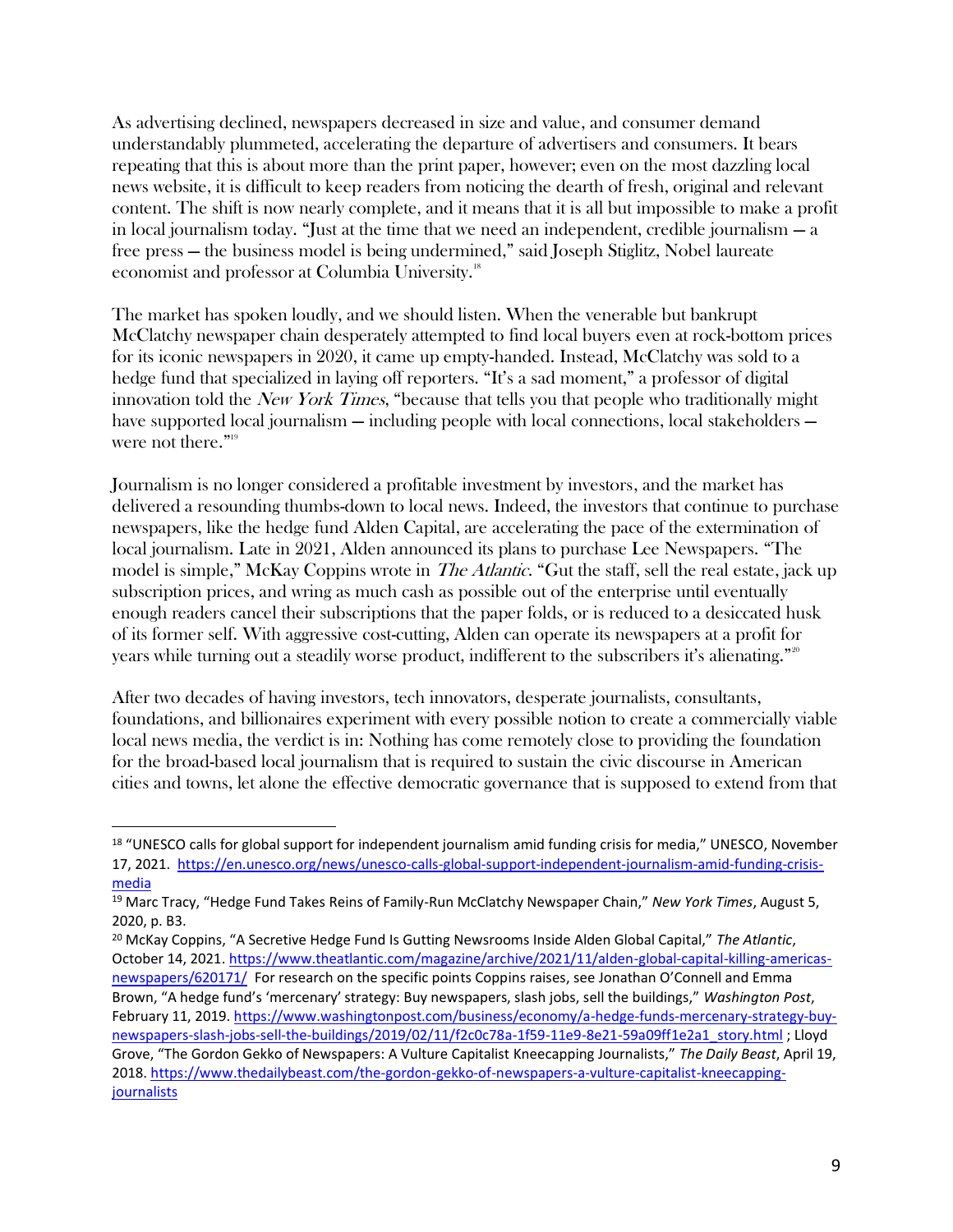discourse. The market has failed, and technology has exacerbated, not solved, the problem of local journalism.

The tragedy here is that there are countless experienced professional reporters and editors desperate to remain active all across the country. They are being forced to leave the field and abandon their careers. And behind them there stand thousands of young Americans who have studied (or currently are studying) the craft of journalism so they might follow in the footsteps of Ida B. Wells, Barbara Ehrenreich or Woodward and Bernstein, only to realize their career choice has a professional future about as promising as that of the members of the International Union of Journeymen Horseshoers.

If the United States does not act soon, it will lose an entire generation of journalists who understand how to do journalism and recognize its manifold importance, along with succeeding generations that are prepared to uncover the facts that people need to know in order to be their own governors. This will be uncharted territory not just for American journalism but for American democracy.

Fortunately, there is a way out of this morass. There are solutions that grow directly out of the U.S. Constitution and America's magnificent and underappreciated historical record of the federal government sustaining independent journalism as a cornerstone of the American experiment.

#### Is dealing with establishing a free press a government issue?

Without a free press there can be no free society. That is axiomatic. However, freedom of the press is not an end in itself but a means to the end of a free society. The scope and nature of the constitutional guarantee of the freedom of the press are to be viewed and applied in that light. ■ Supreme Court Justice Felix Frankfurter, *New York Times*, Nov. 28, 1954

Because daily newspaper publishing was so immensely profitable in the 20th century, the notion developed that the government had no role in the creation of a robust and competitive free press, except to get out of the way and let the market work its magic. The claim was always absurd, as state and local governments still helped to sustain many small papers with legal advertisements and other benefits. Yet it took hold, even among working journalists who should have known better. As a result, there was fierce resistance to any suggestion that the government could or should step in to assure that Americans would have the information they needed to govern their own affairs.

Now that journalism is no longer profitable, we can shelve this misguided notion and look at the actual history of the American free press. That history tells us that the framers were obsessed with making certain a significant press system would develop in the new United States. To Benjamin Franklin, Thomas Jefferson, James Madison, and Thomas Paine, "freedom of the press" did not simply mean that the government would reject censorship. It meant that the government had the fundamental obligation to see that journalism actually existed, that there was something that the government could not censor. A free press required a literate population that had ready access to newspapers. For the first several generations of U.S. history, there was no sense at all that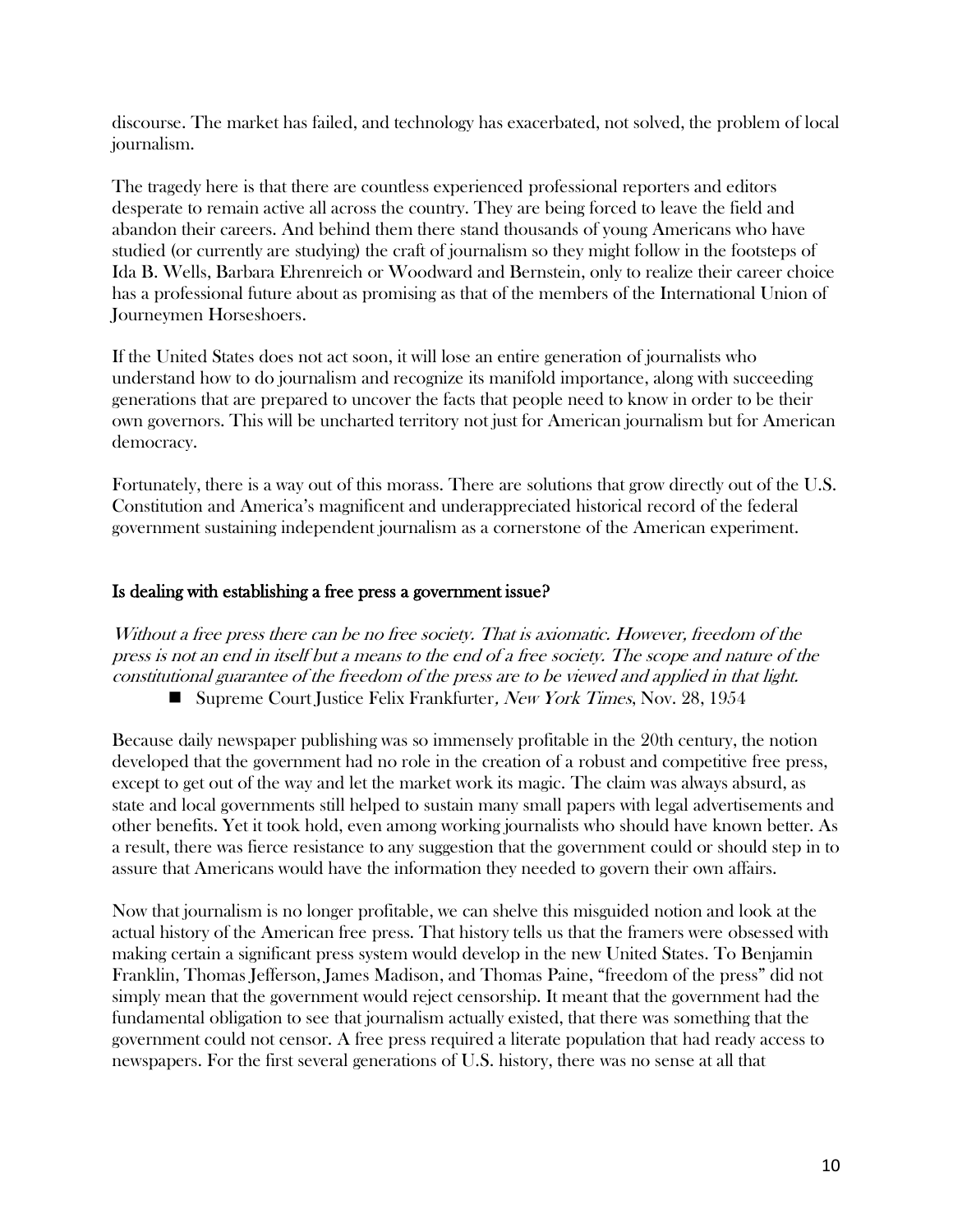journalism could exist on its own courtesy of market forces without enormous government support. 21

The framers' adamant stance toward the necessity of a powerful press system is best captured by Thomas Jefferson's famous line, from a 1787 letter, "were it left to me to decide whether we should have a government without newspapers, or newspapers without a government, I should not hesitate a moment to prefer the latter." He did not say this to provide a rhetorical flourish, but rather to highlight how central the press system was to making possible genuine popular governance, where those without wealth could participate effectively. $^{22}$  The press was as much a core institution of democracy as any branch of the government. It was the press alone that could prevent the situation found all across Europe, which Jefferson described as "the general prey of the rich on the poor."<sup>23</sup>

The new Federal government adopted many measures to encourage and make possible the publication of newspapers all across the country in first century of the republic The most important was establishing the Post Office, which had as its primary function the distribution of the vast majority of newspapers to Americans until deep into the 19th century. Newspapers accounted for around two-thirds of all Post Office traffic, and over 90 percent of weighted traffic. All newspaper distribution was heavily subsidized — and between 10-15 percent of newspapers were delivered for free — by the Post Office in the first century of the republic. Postal subsidies for newspapers were a cornerstone of federal budgeting throughout the first century of the republic, and the Post Office was by far the largest and most visible federal department, aside from times of war, until the  $20<sup>th</sup>$  century. And what the Post Office did primarily was distribute America's newspapers at heavily subsidized prices.<sup>24</sup>

As the leading scholar who studied this history put it, "Public policy from the outset of the American Republic focused explicitly on getting the news to a wide readership, and chose to support news outlets by taking on costs of delivery, and, through printers' exchanges, production."<sup>25</sup> It was the federal subsidies that made newspapers ubiquitous in the 19th century, before advertising assumed the role of being the primary means of support by the early 20th century. "The number of periodicals," Alexis de Tocqueville wrote after visiting the new republic in the 1830s, "exceeds all belief." He marveled at the ways in which they underpinned democracy in America. "The power of newspapers must therefore increase as men become equal."<sup>26</sup>

<https://founders.archives.gov/documents/Jefferson/01-11-02-0047>

<sup>&</sup>lt;sup>21</sup> This case has been made most recently, and powerfully, by Martha Minow, law professor and former Dean of Harvard Law School, in her 2021 book, *Saving the News: Why the Constitution Calls for Government Action to Preserve Freedom of Speech.* Martha Minow, *Saving the News: Why the Constitution Calls for Government Action to Preserve Freedom of Speech* (New York: Oxford University Press, 2021.)

 $22$  Jefferson's enthusiasm for popular democracy did not extend to slaves, including the ones he owned. <sup>23</sup> Thomas Jefferson to Edward Carrington, January 16, 1787.

<sup>&</sup>lt;sup>24</sup> Subsidy is a loaded term, suggesting a bailout to dubious recipients. Investment is more accurate, as it suggests a thoughtful plan to create something of importance and value that would not exist otherwise.

<sup>&</sup>lt;sup>25</sup> Timothy E. Cook, "Public Policy Toward the Press: What the Government Does for the News Media," in Geneva Overholser and Kathleen Hall Jamieson, eds., The Press (Oxford and New York: Oxford University Press, 2005), p. 257.

<sup>26</sup> Alexis de Tocqueville, *Democracy in America* (New York: Penguin, 2003), pp. 215, 604.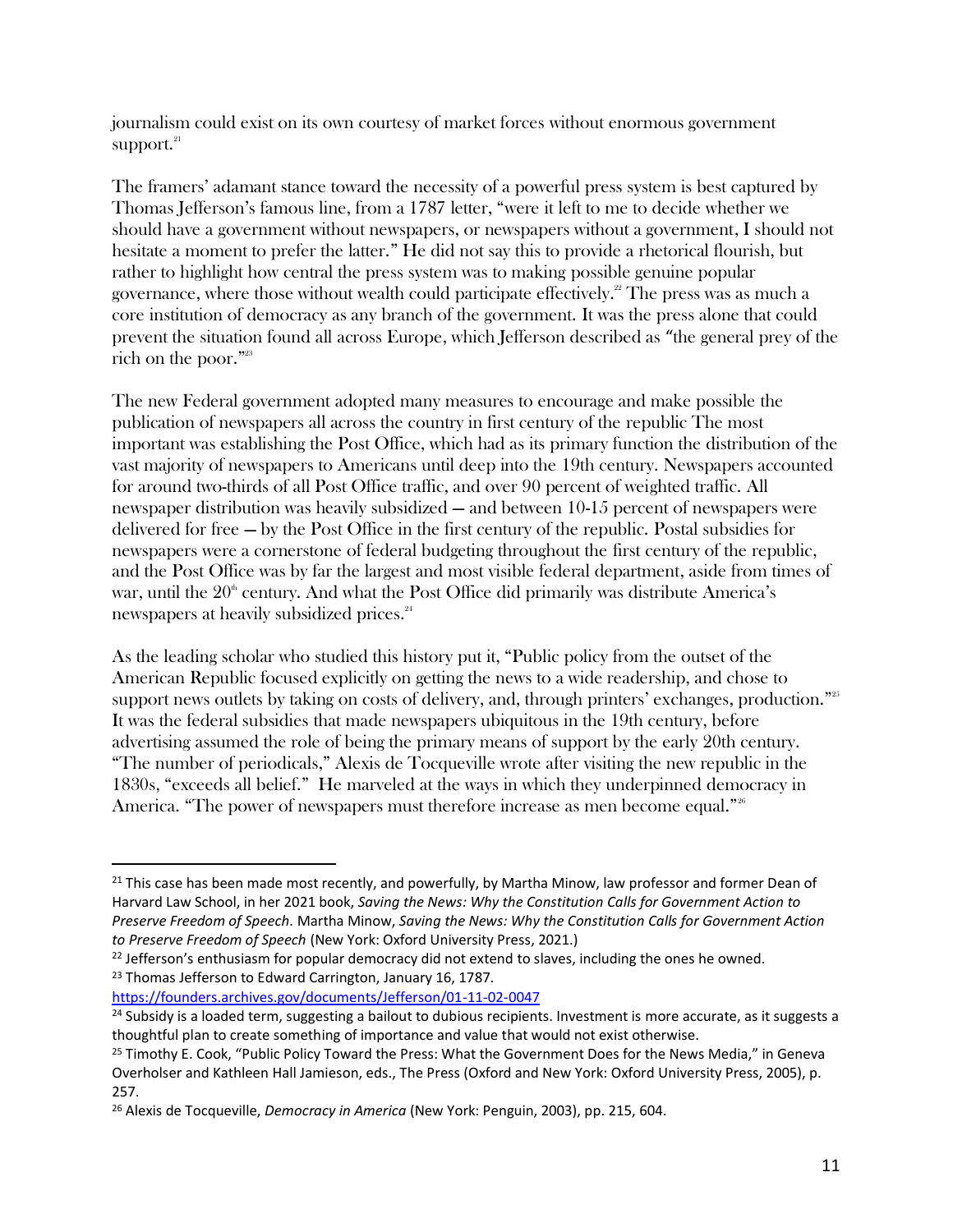The genius of the postal subsidy was that it was content and viewpoint neutral: All newspapers received it regardless of what they published and their political positions. The rare exceptions, including the refusal of southern Post Offices to deliver abolitionist newspapers, became national scandals of such consequence that they earned attention in books such as Harriet Beecher Stowe's Uncle Tom's Cabin. The Post Office did not pick winners and losers; it granted virtually free distribution to anyone who met minimal qualifications. It was not only a boon to democracy. It was also the policy upon which American democracy flourished and expanded. Every major advance, from expanding the franchise to opening up the debates that would lead to the end of slavery, was driven by newspapers that existed only because of the postal subsidy.

The postal subsidy declined in importance with the emergence of advertising as a source for the lion's share of newspaper revenue by the final decades of the 19th century. Initially, this led to a highly competitive market and the creation of more newspapers — in 1900 New York counted its daily papers in the dozens — published in more languages and in more places. Even some of the smallest towns in the smallest counties had weekly papers with editorial pages that promoted not just liberal and conservative views but everything from prohibition to socialism. That era did not last very long as market pressures, enhanced by advertisers flocking to the largest and most costeffective newspaper in most markets, made it harder and harder for smaller papers to survive and new papers to be launched. Virtually no new daily newspapers were successfully launched in existing markets since the  $1920s.^{27}$ 

As local newspaper markets became monopolized almost everywhere during the course of the 20th century, newspaper publishing became an extremely profitable industry, what must have seemed like a license to print money. No one knew that better than Warren Buffett, whose Berkshire Hathaway took ownership of the monopoly *Buffalo News* in 1977. "If you own the only newspaper in town, up until the last five years or so, you had pricing power and you didn't have to go to the office," Buffett explained in 2011. "If you have a monopoly newspaper," Buffett said, referring to the glory days, "your idiot nephew could run it." (Buffett sold what little remained of the *Buffalo News* to Lee Enterprises in  $2020$ .)<sup>28</sup>

But when advertisers began to jump ship after 2000, it became clear that the era of flourishing commercial journalism was the exception, not the rule.

And not the requirement.

As Supreme Court Justice Potter Stewart put it in 1974: "The free press guarantee is, in effect, a structural provision of the constitution." (Stewart's emphasis) "The primary purpose of the constitutional guarantee of a free press," he added, was "to create a fourth institution outside the government that was a check on the three official branches." It was not, to his view, the right of the

<sup>&</sup>lt;sup>27</sup> It is not entirely a coincidence that the monopolization of daily newspaper markets is accompanied by the rise of the notion of neutral professional journalism, striving for objectivity. If there is a single "truth" out there, why the need for multiple competing newspapers in a community? Just one well-funded newspaper with professionally trained reporters can be more than satisfactory to accurately report the truth.

<sup>&</sup>lt;sup>28</sup> "Warren Buffett on Pricing Power and Your Idiot Nephew," Ray Business Advisors, December 13, 2019. <https://www.raybusinessadvisors.com/warren-buffett-on-pricing-power-and-your-idiot-nephew/>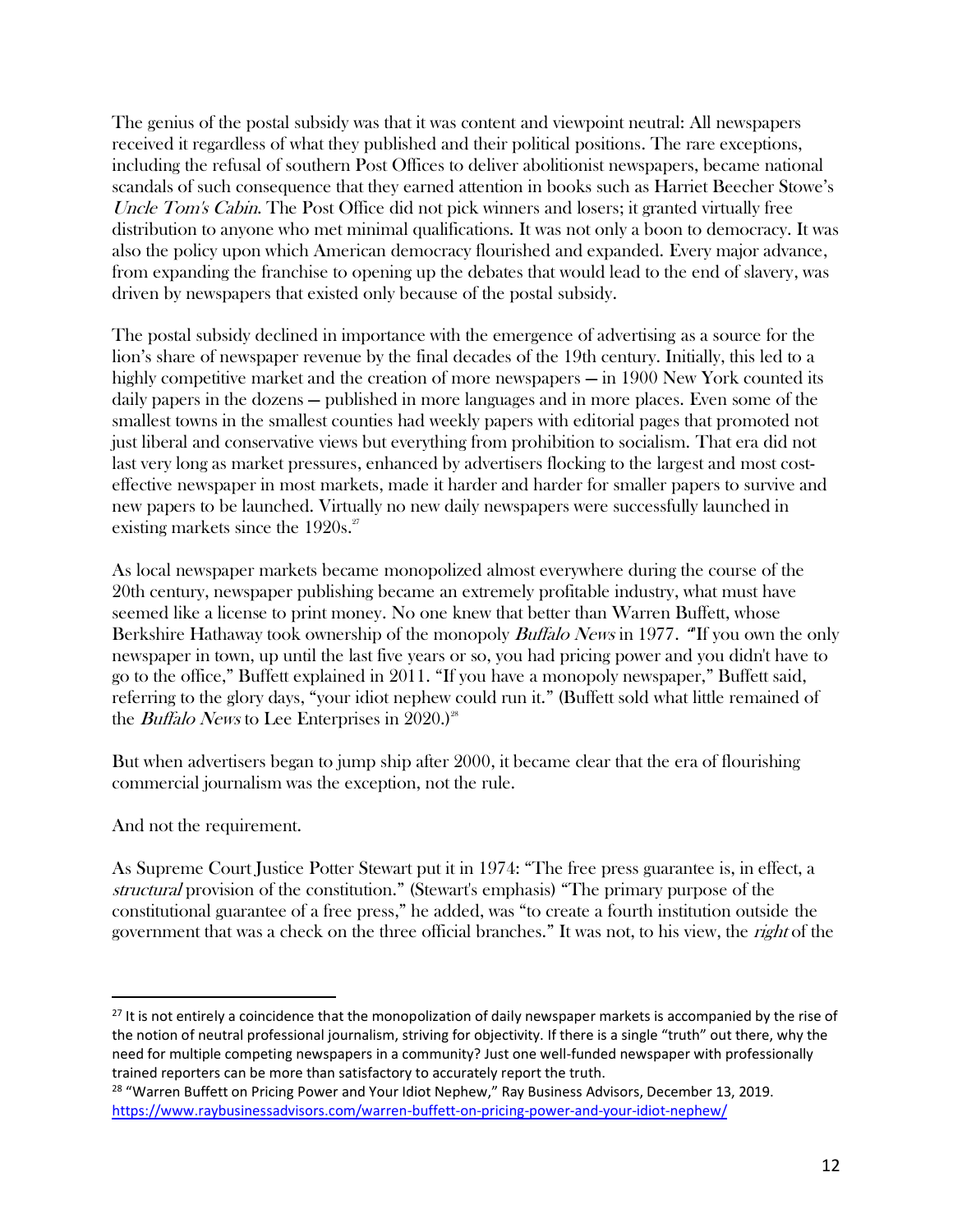government; it was the responsibility of the government to assure a functioning independent press. 29

This understanding — that the first duty of a democratic state is to guarantee that there be an independent and substantial free press – has been frequently referenced in the seminal decisions of the Supreme Court regarding freedom of the press. In his majority opinion for the 1945 Associated Press v. United States case, Justice Hugo Black wrote: "It would be strange indeed however if the grave concern for freedom of the press which prompted adoption of the First Amendment should be read as a command that the government was without power to protect that freedom. … That amendment rests on the assumption that the widest possible dissemination of information from diverse and antagonistic sources is essential to the welfare of the public, that a free press is a condition of a free society."

In the 1971 Pentagon papers case (New York Times v. United States), Justice Stewart wrote that "without an informed and free press, there cannot be an enlightened people."<sup>30</sup> Or as Supreme Court Justice Anthony Kennedy put it in a 1994 opinion, "Assuring the public has access to a multiplicity of information sources is a government purpose of the highest order."<sup>31</sup>

## What does a solution to the problem look like?

*State support for media is not a new concept. There are plenty of examples around the world where governments are financially supporting media in the public interest – ideally without wielding editorial influence. Particularly in democratic countries, government intervention to preserve and promote public value dimensions of news and quality journalism is structurally formative.*

■ Global Investigative Journalism Network<sup>32</sup>

After every scheme to recreate a commercially viable local journalism has failed, we return to the condition facing the founders of the United States. They understood that journalism is what today is termed a public good. It is something society requires but that the market cannot provide in sufficient quantity or quality, like education or fire departments or national defense.

This is the public policy imperative facing the United States regarding journalism in 2022: We need the funding to support independent, competitive, professional local news media. That money must come from the government. It is the only viable option at a point when the market has

<sup>29</sup> Potter Stewart, "Or of the Press," *Yale Law Report*, 21, no. 2 (Winter 1974-75), pp.9-11.

<sup>30</sup> For a longer discussion of this, see Robert W. McChesney and John Nichols, *The Death and Life of American Journalism: The Media Revolution that will Begin the World Again* (New York: Nation Books, 2010).

<sup>&</sup>lt;sup>31</sup> Cited in Donald R. Simon, "Big Media: Its Effect on the Marketplace of Ideas and How to Slow the Urge to Merge," *John Marshall Journal of Computer and Information Law* 20, no. 2 (Winter 2002): p. 273.

<sup>&</sup>lt;sup>32</sup> Paul Clemens Murschetz, "State Aid For Journalism: Should Governments Provide Subsidies to News Media?" *Global Investigative Journalism Network*, August 13, 2018. [https://gijn.org/2018/08/13/state-aid-for-journalism](https://gijn.org/2018/08/13/state-aid-for-journalism-should-governments-provide-subsidies-to-news-media/)[should-governments-provide-subsidies-to-news-media/](https://gijn.org/2018/08/13/state-aid-for-journalism-should-governments-provide-subsidies-to-news-media/)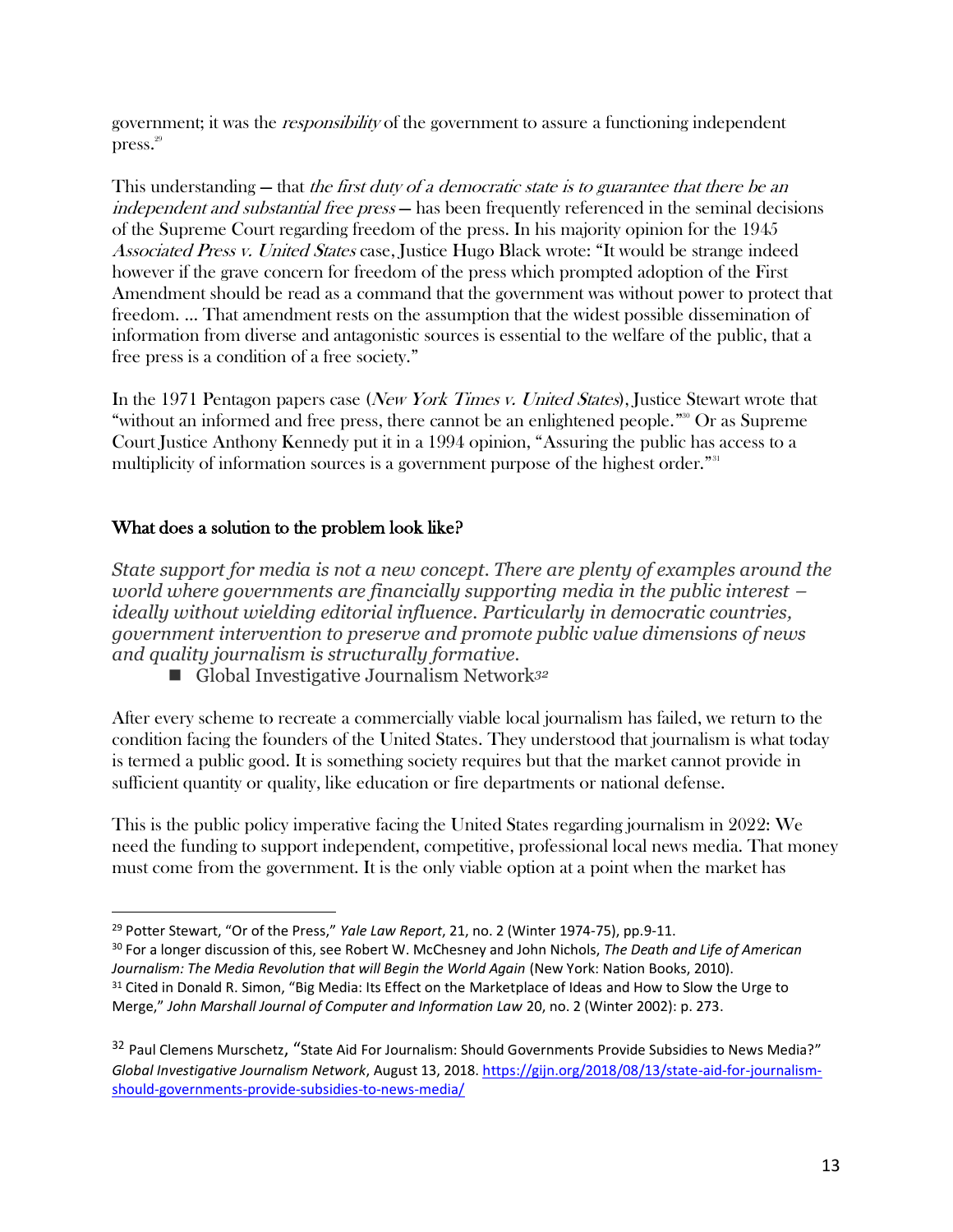showed that it cannot begin to sustain existing media, let alone usher in a renewal of bold speaktruth-to-power journalism.

Of course, we cannot allow the government to pick and choose who gets the money, or engage in censorship. Any viable policy to support local journalism must allow the people to make of it what they will and trust them in the process of self-government. It is time to stop pretending that can be done without public funding.

The very good news is that Congress has begun to turn its attention to this issue and accept that government has a central role in rejuvenating journalism in the United States. In 2022, Congress is giving consideration to the Local Journalism Sustainability Act, which is included in the Build Back Better infrastructure legislation. This measure uses tax credits possibly amounting to several hundred million dollars annually over five years to help existing news media to keep and rehire reporters.

The core problem is that this approach maintains the illusion that for-profit news media are the essence of a free press, and they simply need a temporary helping hand until their downturn ends, in the face of overwhelming, incontrovertible evidence that the commercial model is dead and never returning. Although it's important and necessary to stop the bleeding in America's newsrooms, getting the newspaper world briefly back to, say, 2017 employment levels isn't anywhere near satisfactory. We must also begin to imagine a viable journalism for the decades and generations ahead. Congress needs a fresh approach that acknowledges the economics of journalism in a post-advertising, post-profit era.

Enter the Local Journalism Initiative. Imagine a stable system that would have numerous competing, independent, locally based news media in every county in the nation, serving all notable constituencies within that county. That is what the LJI is designed to deliver. Under our plan, policymakers in Washington would provide a lump sum to every county in the nation annually based on the county's population to pay for nonprofit journalism within that county.

Once every three years, people over 18 will be given three "votes" on how their county's funds should be distributed to three different LJI candidates based in their county. Why three votes for each person? A main objective of the LJI is to have multiple well-funded news media in every county, so people should get multiple votes. In lightly populated rural areas, several counties could be merged to generate a sufficient population base. In the very largest metropolitan areas, where suburban counties are integrated into a broader metropolitan area, LJI applicants could seek funding in more than one county, if it met all the criteria listed below. In the most populous counties, people may get four or five or even six votes to guarantee diversity of voices.

How the money will be allocated will be determined by people in each county for qualified applicants. To be a qualified applicant for LJI funds, an enterprise must:

- Be formally identified and understood as nonprofit
- $\blacksquare$  Be based in the home county with 75 percent of its salaries going to employees based in the home county
- Be completely independent; not a subsidiary of a larger nonprofit group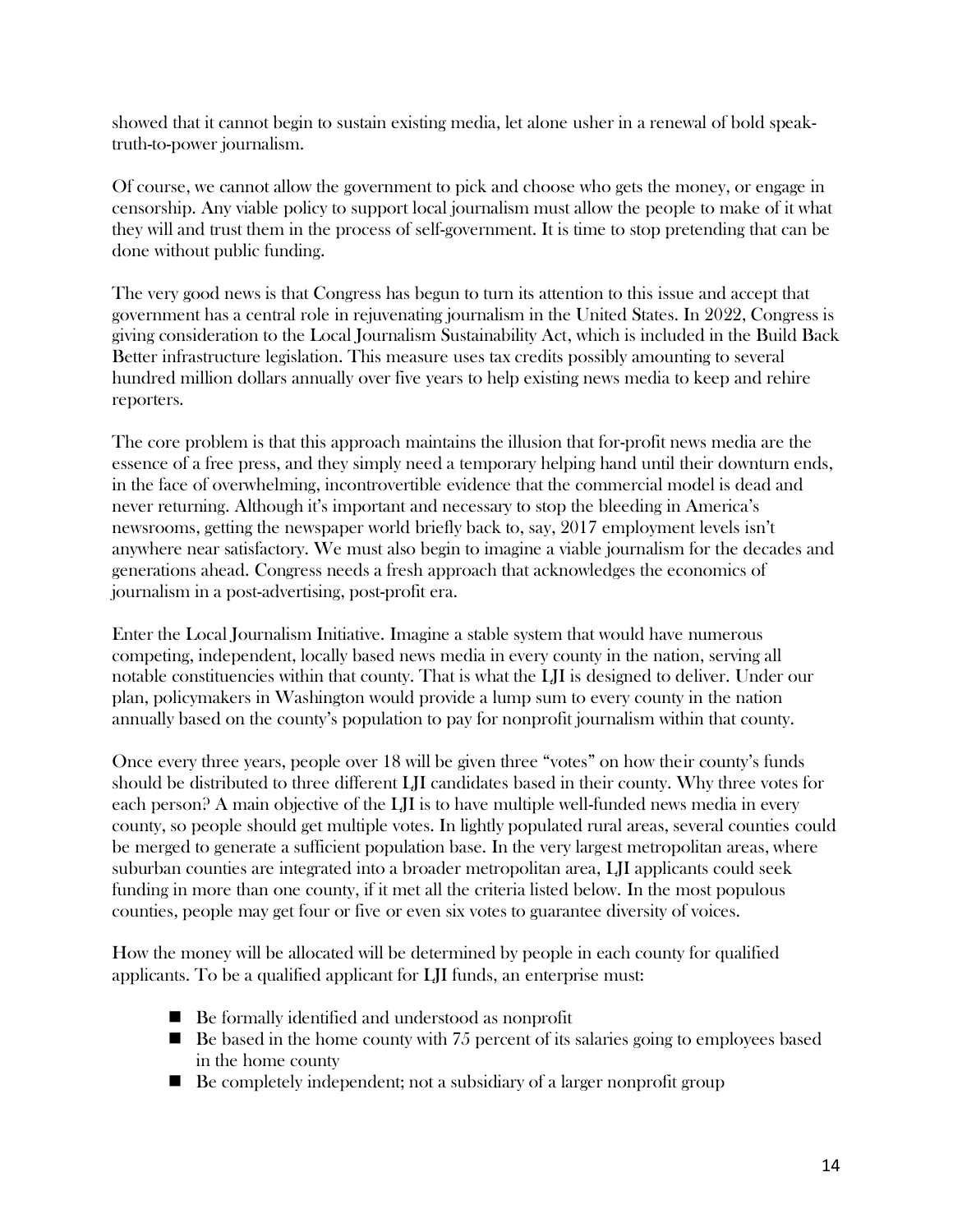- Not receive additional income—from advertising, donations, subscriptions, whatever totaling more than 5 percent of its LJI grant.
- Produce and publish original material at least five days per week on its website
- $\blacksquare$  Be fully functioning for six months prior to the election so voters can see what the applicant actually does

Those newsrooms getting the most votes get a higher percentage of their county's LJI budget. No single applicant can get more than 20 percent of a county's annual budget, regardless of its vote total. An applicant must get at least 1 percent of the vote to qualify, or 0.5 percent of the vote in counties with over 1 million people. This will prevent fraud and guarantee each LJI recipient will have enough funds to maintain a full-time staff. Diversity and competition are crucial.

Everything produced by federal funds must be made available immediately to everyone online and for free. In short, the principle is that journalistic organizations will be paid in advance, with the lion's share of those funds going to content production, and what they produce will be instantly put in the public domain and made available to all for free on their website.

In addition to every LJI recipient having a website where all of its material is posted, each county will have a "newsstand" website featuring the latest stories of all its LII recipients, a daily frontpage for all the county's LJI news media if you will. This will allow people to easily get the lay of the land in their county, or in any other county in which they are interested.

The best check on abuses will be popular voting to determine the recipients. The process will be overseen by the U.S. Postal Service, with elections taking place online and with print ballots available at or through the Postal Service. The "newsstand" webpage will make it easy for voters to compare and contrast the alternatives. New candidates can have their websites linked to from the newsstand for the six months prior to the election. This is a renewal of the Postal Service's historic mission of sustaining independent and competitive journalism—a mission initiated by the founders of the American experiment and encouraged by their successors well into the  $20<sup>th</sup>$  century.

There will be no content supervision by the government, no monitoring content to ascertain that it is "good journalism," or even journalism at all. The stipulations above will go a long way toward eliminating fraud, and they will be easily enforced. And if people elect to have disingenuous local news media? Just like elections in general, that is a possibility in a democracy. At the founding of the United States, newspapers produced great journalism that informed the debates that framed the American experiment, but there were also scandalous publications distributed by the Post Office that led the great champion of freedom of the press, Ben Franklin, to bemoan the ways in which "the court of the press" could resemble the Spanish Inquisition.<sup>33</sup> Frustrated as he may have been, Franklin accepted the bad with the good because this country is premised on the notion that given the opportunity people can govern themselves; it is the risk we must take, because there is no other choice in a democracy.

<sup>&</sup>lt;sup>33</sup> Mark Jacob, "News Unchained: More Outlets Going Back to Local Ownership," Local News Initiative, Northwestern University, July 21, 2021.

<https://localnewsinitiative.northwestern.edu/posts/2021/07/26/increasing-local-ownership/>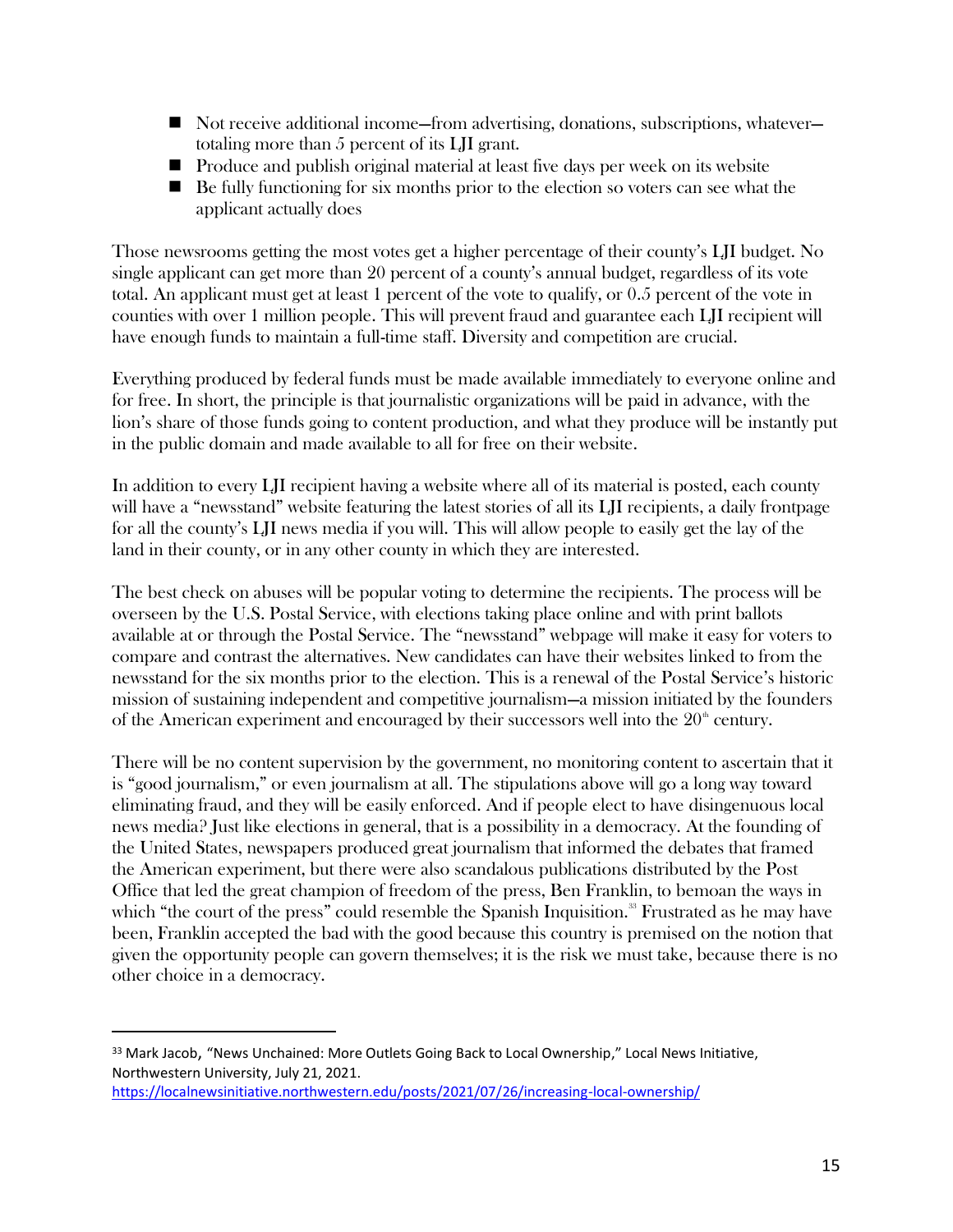The ultimate goal of the LJI is not simply to equal the optimum performance of the U.S. press system through history but to surpass it. Even at its best, U.S. journalism has reflected the view of large property owners and the well-to-do, and left dispossessed communities underserved and abused, especially communities of color. One almost certain positive development from the LJI will be that communities of color across the nation will be in a position to have local news media that actually cover the issues in their neighborhoods, towns and cities seriously and thoroughly, produced by journalists from those communities. The LJI makes real a fundamental civil right, one at the heart of the American experiment: the right to a free press that gives everyone the information they need to make real the promise of democracy.

The immediate beneficiaries of the LJI will be the numerous local nonprofit news media that have already been formed, often by working journalists, in communities around the nation over the past decade. This has been an exciting development, and the nonprofit sector is where all the dynamism is in local news media. <sup>34</sup> Now these new nonprofit news media could devote all their attention to producing journalism, and win support in the LJI elections, and not devote scarce time, talent and other scarce resources to wooing foundations and wealthy philanthropists for donations, or developing schemes to "monetize" their content.

The LJI will make it practical for local journalists to take over dying local news media and convert them to nonprofit status. This is already happening in communities across the country, but often with much difficulty. The Poynter Institute recently published a list of 23 newspapers that the Gannett chain--which owns more than 250 daily newspapers and almost 1,000 weekly newspapers in 43 states--had sold back into the hands of local owners. According to Mark Jacob, who wrote about the trend for Northwestern University's Medill Local News Initiative: "As chain consolidation brings new uncertainty to an already fluid news landscape, another trend is emerging in which local investors buy news outlets from large chains and seek to reverse what they see as decades of disinvestment."

With LII support, we believe this trend could accelerate rapidly, and extend to larger cities. For instance, the current proposal for a partnership between *The Chicago Sun-Times* and the parent company of public radio station WBEZ to create a robust nonprofit news organization would be a classic beneficiary of LJI funding. Having passed through the hands of multiple out of town owners—including Rupert Murdoch and Conrad Black, as well as various local consortiums—The Sun-Times would finally have the support that's needed to sustain a newsroom sufficient to the task of covering America's third largest city.

In big cities where historic daily newspapers are struggling to survive, and in smaller towns where weekly papers are shadows of their former selves, LJI could help local journalists and editors buy, sustain and reinvent publications that have withered under chain ownership.

Maintaining an existing publication, which has name recognition and contacts in the community, gives journalists a head start. But they won't have so much of an advantage that other journalists cannot start competing publications. Indeed, we believe that, under the LJI, numerous new nonprofit news media outlets would be created in short order.

<sup>34</sup> Margaret Sullivan, "If Local journalism manages to survive, give Evan Smith some credit for it," *Washington Post*, January 23, 2022[. https://www.washingtonpost.com/media/2022/01/23/media-sullivan-evan-smith-texas-tribune/](https://www.washingtonpost.com/media/2022/01/23/media-sullivan-evan-smith-texas-tribune/)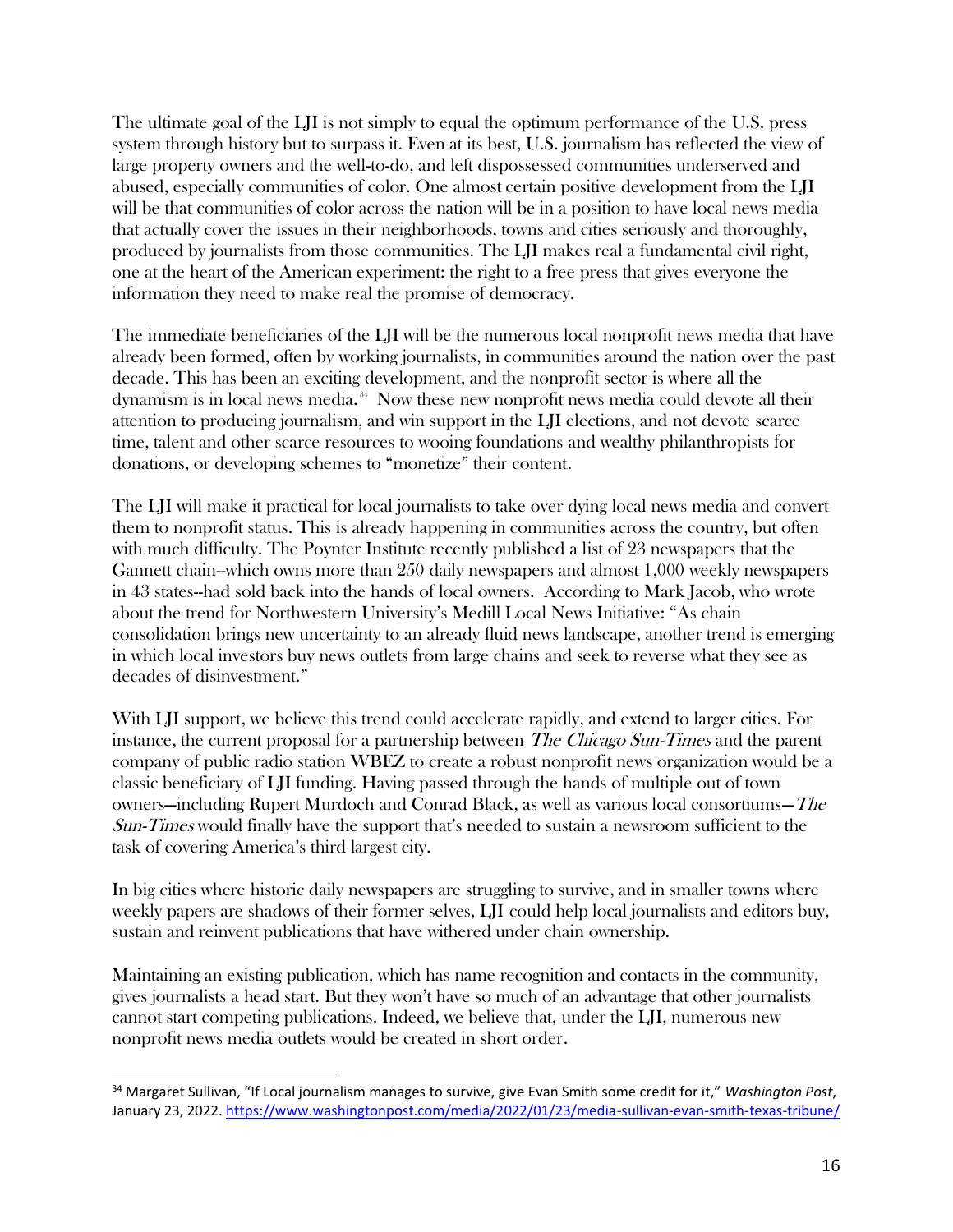The LJI is not hostile to the remaining for-profit local news media. We recognize how important it is to stop the bleeding in for-profit newsrooms, even as we build a necessary and more viable noncommercial system. To help make the transition, in its first three years (one term) of existence, the LJI would allow local for-profit news media to compete for LJI funding in their county elections, providing they set up distinct nonprofit branches and use their LJI funding under the exact same terms as nonprofit LJI recipients. All remaining local for-profit newspapers and news sites are desperately searching for a workable business model, and if this grants them a lifeline to find a new way to operate in the black doing journalism, more power to them. And if profitability eludes them, they will be better positioned to transition to nonprofit status.

After the first three years, commercial news outlets — whether they are legacy media or startups would close their nonprofit arms and become ineligible for LJI funding, unless they convert to full nonprofit status. This proposal has no interest in creating an army of investors and commercial lobbyists preying permanently on the government to bankroll their ventures.

At any rate, the right for anyone to launch their own news medium, commercial or otherwise, at any time will always be inviolate. Indeed, we can imagine how commercial news media could thrive alongside nonprofit journalism. Commercial firms, like anyone else, will always be able to publish anything produced by non-profit LJI recipients at no cost upon publication.

The recent adventures of Baltimore billionaire Stewart Bainum are encouraging and enlightening, and possibly instructive. Bainum lost his bid to purchase the iconic *Baltimore Sun* to Alden Capital and has elected to move in a new direction. As McKay Coppins described it in The Atlantic:

Convinced that the *Sun* won't be able to provide the kind of coverage the city needs, [Bainum] has set out to build a new publication of record from the ground up. In recent months, he's been meeting with leaders of local-news start-ups across the country—The Texas Tribune, the Daily Memphian, The City in New York—and collecting best practices. He's impressed by their journalism, he told me, but his clearest takeaway is that they're not nearly well funded enough. To replace a paper like the Sun would require a large, talented staff that covers not just government, but sports and schools and restaurants and art. "You need real capital to move the needle," he told me. Otherwise, "you're just peeing in the ocean."

Next year, Bainum will launch *The Baltimore Banner*, an all-digital, nonprofit news outlet. He told me it will begin with an annual operating budget of \$15 million, unprecedented for an outfit of this kind. It will rely initially on philanthropic donations, but he aims to sell enough subscriptions to make it self-sustaining within five years. He's acutely aware of the risks — "I may end up with egg on my face," he said — but he believes it's worth trying to develop a successful model that could be replicated in other markets. "There's no industry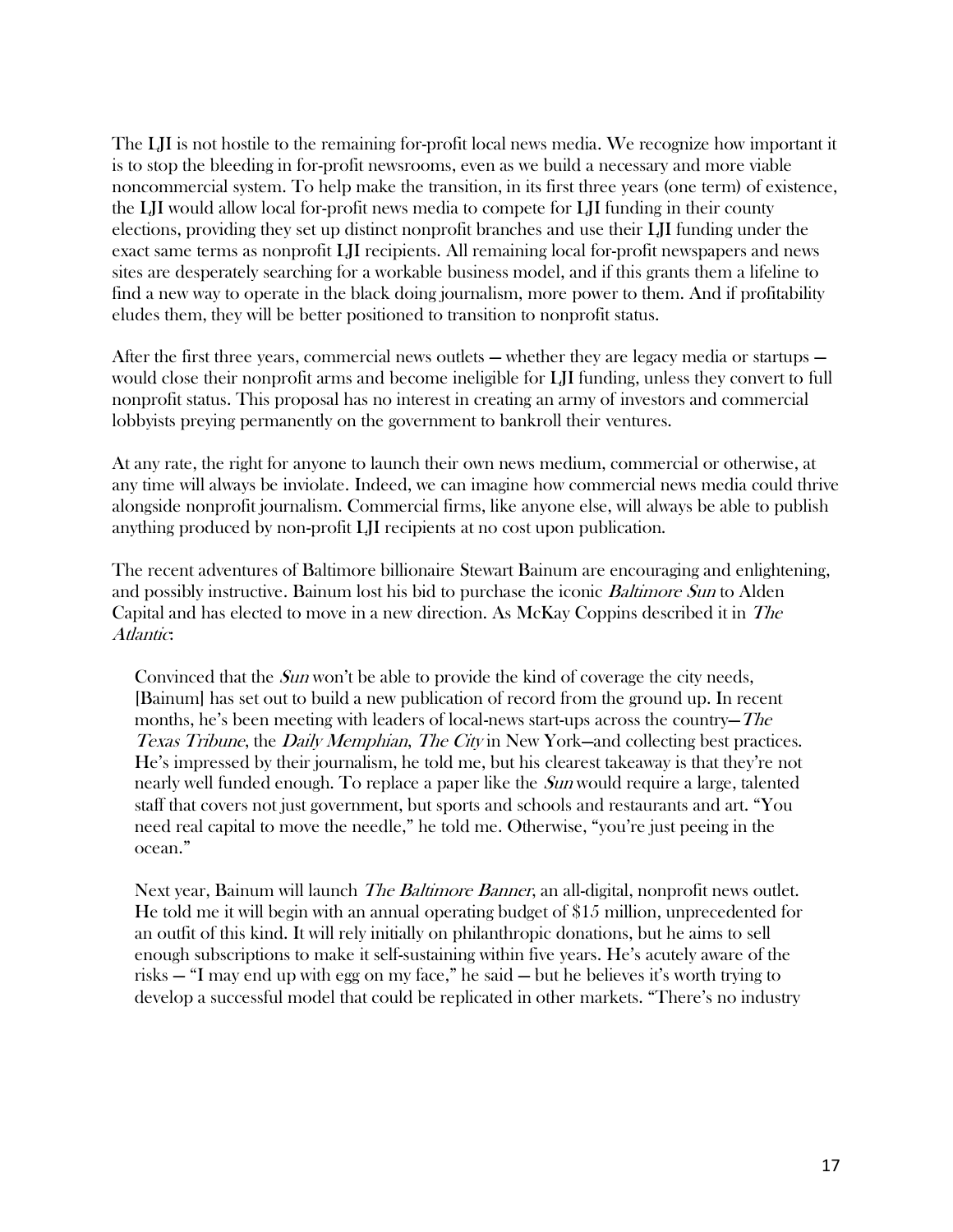that I can think of more integral to a working democracy than the local-news business," he said.<sup>35</sup>

We fear that Bainum will soon discover, like countless publishers before, that subscription revenues alone will not be sufficient, and having a "paywall" will repel those with limited funds and undermine the point of the exercise. Now imagine how helpful it would be to The Baltimore Banner to compete for the LII funds that would be allocated to Baltimore City and Baltimore County. That would all but guarantee a workable business model if the *Banner* can earn public support, and its work would be seen by anyone who wanted to see it at no charge. Imagine that for every city and county in the nation.

#### How much will it cost the taxpayers?

It is imperative that any system to solve the crisis must have a budget sufficient to get the job done and done well. Daily newspapers have been a massive industry in the U.S. economy until the past 15 years. As noted above, the total revenues of U.S. daily newspapers constituted 1 percent of GDP as recently as 1960; that would amount to \$232 billion in 2021. In 2000, the total revenues accounted for by daily newspapers was just under 0.6 percent of GDP. At that rate, the local journalism income for 2021 would be \$133 billion. By 2021, total daily newspaper income (including digital) was less than \$20 billion, and every year that number continues to plummet.

Although providing the nation with a credible local free press costs money, there is good news. Digital technologies drastically reduce or eliminate once formidable costs for production and distribution, among other things. Being nonprofit means there are no owners taking a slice off the top, and no resources deployed to generate new sources of income and profit. The evidence shows that nonprofit news organizations devote a higher percentage of their budget to newsgathering than commercial operations.<sup>36</sup> Because the LJI requirements strictly limit the recipients from other forms of income and from being connected to other organizations, there will not even need to be the development offices and other revenue-generating activities found in non-profits. There is every reason to expect the preponderance of their LJI funds to go toward content production to an unprecedented extent.

While the United States not need hundreds of billions of dollars to generate local journalism, it does need tens of billions, because the single most important and indispensable element of journalism remains skilled human labor, in competing newsrooms. The question is, how much?

For context let's look at the historical record. Using official records from the years 1840-44, and consulting postal and press historians and statisticians, the U.S. federal subsidy for newspapers amounted to \$17.4 million in those years. That figure accounted for 0.21 percent of GDP from

<sup>&</sup>lt;sup>35</sup> McKay Coppins, "A Secretive Hedge Fund Is Gutting Newsrooms Inside Alden Global Capital," The Atlantic, October 14, 2021.

<https://www.theatlantic.com/magazine/archive/2021/11/alden-global-capital-killing-americas-newspapers/620171/> <sup>36</sup> Victor Pickard, "Can charity save journalism from market failure?" *The Conversation*, April 27, 2017. https://theconversation.com/can-charity-save-journalism-from-market-failure-75833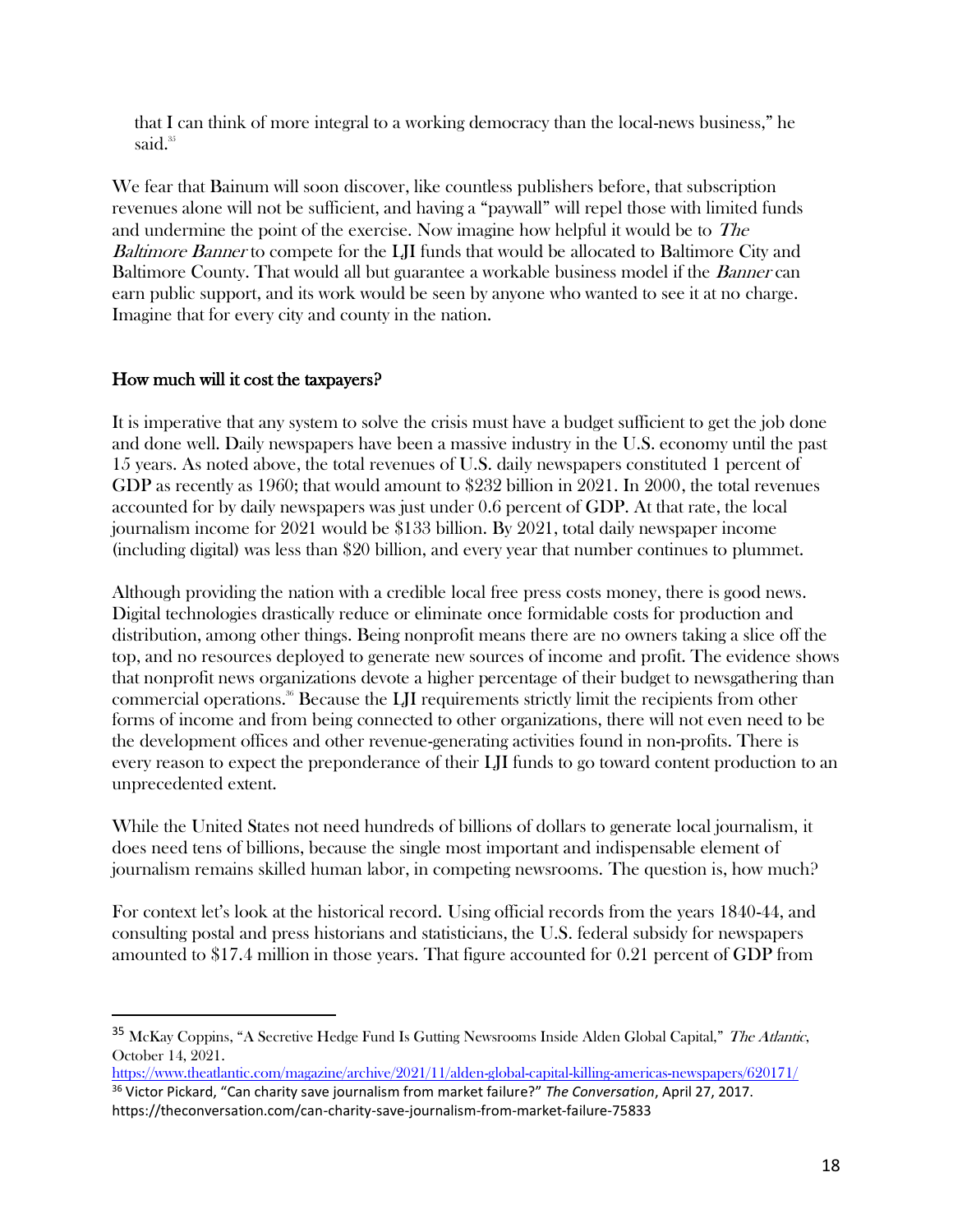1840-44. A subsidy like that would amount to around \$46 billion based on the projected 2021  $GDP.<sup>37</sup>$ 

For the reasons noted above, the LJI would not even require an annual budget in this ballpark. In our view, the best way to assure that there are sufficient resources for newsrooms across the country would be to set the annual budget at 0.15 percent of the previous year's GDP. Keeping the budget to this formula would account for economic and population growth, as well as inflation in coming years, and provide stability for planning. So for 2022, the budget would be just over \$34 billion for local news production.

The LJI funds would be distributed at the same rate for every person, so a county's LJI budget would be determined exclusively by its population. An annual budget of \$34 billion divided by the US population of 333 million people, equals just over \$100 per capita. Therefore, a county of 250,000 people would get \$25 million to produce and sustain local journalism. A county of 1 million people would get \$100 million. Stewart Bainum's nonprofit Baltimore Banner could compete for LJI funds amounting to around \$140 million for Baltimore City and Baltimore County. Baltimore could have, say, ten different LJI recipients, with budgets averaging \$14 million. That provides around 250 paid editorial staffers on average for each recipient. That would be a gamechanger for Baltimore, and for America.

If people decide not to vote, the amount of the budget would not be affected; it only means that fewer people would determine where the money goes.

The response of many when presented with a proposed budget like this is sticker shock, followed by "the cost is too high." The correct response, the one that guided our Founders, is what will the cost be if America *doesn't* do it? The signs all around us of what that looks like. The nation can no more lowball having a credible press system as democracy crumbles than it would lowball military spending in the midst of a foreign invasion. Indeed, Jefferson framed the need for a free press on the grounds that an informed populace was the "best army" to protect that nation and preserve freedom. <sup>38</sup> The proposed LJI budget is just over 4 percent of the 2022 Pentagon budget.

To extend the comparison to the military budget, much of the congressional enthusiasm for military spending is based on the economic stimulus that military spending provides in numerous states and congressional districts across the nation. Likewise, military contracts provide considerable profit and income to investors and executives for defense contractors, hence creating

<sup>37</sup> For details see Robert W. McChesney and John Nichols, *The Death and Life of American Journalism: The Media Revolution that will Begin the World Again* (New York: Nation Books, 2010), pp. 310-11. GDP estimates for those years come from[: https://www.measuringworth.com/datasets/usgdp/result.php](https://www.measuringworth.com/datasets/usgdp/result.php)

<sup>38</sup> In the 1987 letter by Thomas Jefferson referenced above, this was the exact point he made to begin his discussion of the importance of the press for democracy: "The interposition of the people themselves on the side of government has had a great effect on the opinion here. I am persuaded myself that the good sense of the people will always be found to be the best army. They may be led astray for a moment, but will soon correct themselves. The people are the only censors of their governors: and even their errors will tend to keep these to the true principles of their institution. To punish these errors too severely would be to suppress the only safeguard of the public liberty. The way to prevent these irregular interpositions of the people is to give them full information of their affairs thro' the channel of the public papers, and to contrive that those papers should penetrate the whole mass of the people."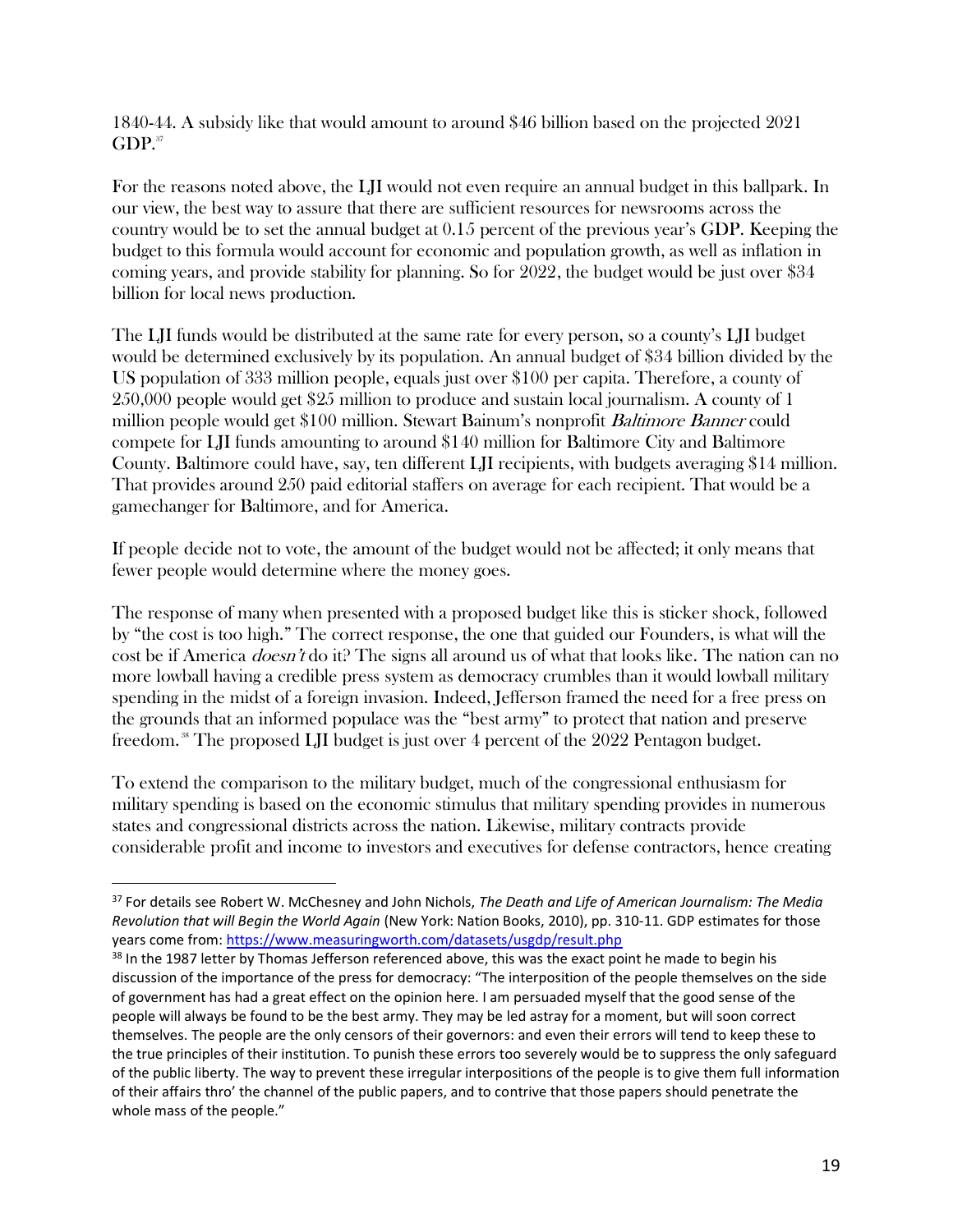a powerful lobby to increase the size of the Pentagon budget. (Over \$400 billion in the Pentagon budget goes directly to private military contractors.<sup>39</sup> The LJI, on the other hand, spreads more than \$30 billion equally across every county of the nation, and none of it is spent overseas. The preponderance of LJI money will go toward creating hundreds of thousands good-paying middleclass jobs that will exist in every county of the nation, where the money will be spent in local businesses. On purely economic grounds, even before considering the civic value, this is a positive program for the economy, especially in neglected and impoverished areas.

International comparisons are useful here, too. When we were growing up, we were led to believe that government funding of journalism was, at best, a dubious undertaking fraught with danger. At worst, government involvement with the press could well lead to a propaganda ministry that turned the population into a herd of sheep being led to slaughter a la 1984. That may well be the case if the nation in question is already a dictatorship or highly authoritarian.

But what about when democratic nations with the rule of law support independent and diverse journalism, similar to the manor proposed above? What is the track record then?

The answers to those questions are enlightening. Consider nations like Norway, Germany, Canada, Denmark, and Sweden that are ranked as among the very most democratic nations on the planet in 2020 by *The Economist* in its most recent Democracy Index. This annual index ranks nations based on widely accepted political science criteria. The United States ranks a woeful  $25^{\circ}$ , now finding itself in the category of "flawed democracy" alongside numerous nations never considered especially democratic.<sup>40</sup>

What is striking is that these same "most democratic nations" all tend to spend the very most on public broadcasting and supporting journalism per capita of all the nations in the world! There has been extensive research on the effects public service broadcasting, and particularly its journalism, has on political knowledge and participation in democratic nations, and the findings are universally positive.<sup>41</sup> What Norway--the single most democratic nation in the world, according to The Economist--spends on public media and journalism per capita is very close to the budget we propose for the LJI.<sup>42</sup>

That's not all. Reporters Without Borders ranks all the nations of the world annually on the basis of how much freedom journalists are afforded in order to do their work; i.e., whether conditions encourage or weaken independent and critical journalism, an important measure of the quality of a free press. The very top of the list is dominated, again, by those same democratic nations with the

<sup>39</sup> Kenny Stancil, Pentagon Spending on Military Contractors May Reach \$407 Billion in 2022," *Common Dreams*, January 1, 2022[. https://truthout.org/articles/pentagon-spending-on-military-contractors-may-reach-407-billion](https://truthout.org/articles/pentagon-spending-on-military-contractors-may-reach-407-billion-in-2022/?eType=EmailBlastContent&eId=7167dc0d-5060-4f49-8029-ff773aaf5072)[in-2022/?eType=EmailBlastContent&eId=7167dc0d-5060-4f49-8029-ff773aaf5072](https://truthout.org/articles/pentagon-spending-on-military-contractors-may-reach-407-billion-in-2022/?eType=EmailBlastContent&eId=7167dc0d-5060-4f49-8029-ff773aaf5072) <sup>40</sup> [https://en.wikipedia.org/wiki/Democracy\\_Index](https://en.wikipedia.org/wiki/Democracy_Index)

<sup>41</sup> For a summary of research documenting the social benefits of public media, see Victor Pickard, *Democracy Without Journalism? Confronting the Misinformation Society* (New York: Oxford University Press, 2020), pp. 159- 160.

<sup>&</sup>lt;sup>42</sup> Timothy Neff and Victor Pickard, "Funding Democracy: Public Media and Democratic Health in 33 Countries," *International Journal of Press/Politics*, 2021, pp. 1-27.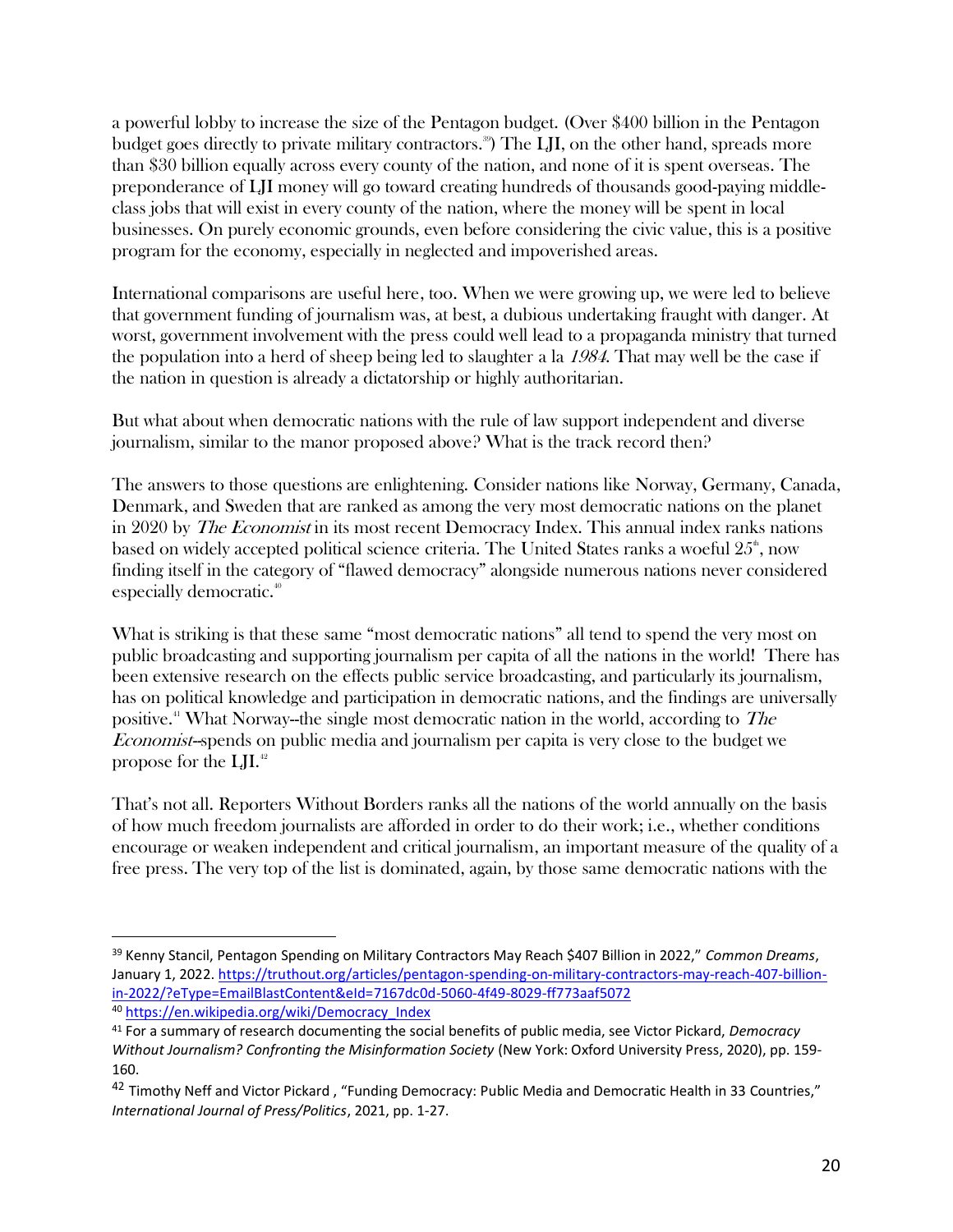largest government support for public media and journalism. The United States in 2021 ranked an embarrassing 44th. 43

In sum, government support for journalism and a feisty independent free press will go hand in hand in a democracy, if the plan is well structured.

The price tag for having a free press in a vibrant democracy is only "too high" if America does not choose to have so free a press, and so robust a democracy, as the countries with which we should want to be compared, countries that once aspired to have a free press like the United States.

## What are some upsides to the LJI?

Many details must be fleshed out to make the LJI practical, and any plan must be flexible enough to account for unanticipated problems and issues. But there are some current institutions that will immediately benefit, and a few are worth noting.

Local PBS, NPR, and community media services present a special case for the LJI. The stations all do a variety of programming where journalism is generally a small percentage of the programming produced. Indeed, on these local stations, the journalism that is broadcast tends to be national in character, as opposed to local. LJI support seems appropriate, because it will create more local journalism where too little existed before.

Therefore, local NPR, PBS, and community stations can compete for and receive LJI funding, but it must go to dedicated journalism that is specifically within the home counties of the stations — in other words, toward journalism they are not doing much of at present — and it must meet all of the LJI criteria otherwise. Public media will retain its existing budget allocation separate and apart from this legislation. The LJI is a tool for enhancing, as opposed to replacing, existing sources of public funding.

Likewise, there are numerous high schools, colleges and universities with student news media and, often, formal journalism education and departments. These programs are often filled with students eager to enter the field and make their mark, but they have nowhere to get gainful employment. Now these programs and these students, of which there remain tens of thousands of optimistic participants every year, will have an important purpose again and an institutional basis for existence, much like schools of education or nursing.

Then there is Big Tech. Facebook, Google, and other Internet platforms have become the main purveyors of journalism to people in the United States. This has led to considerable controversy over these companies' political power and their editorial judgment. With the LJI, Internet platforms will have popularly approved authentic local media to distribute in counties across the United States. The Internet platforms need simply acknowledge the popular news media choices

<sup>&</sup>quot;The people must know before they can act, and there is no educator to compare with the press." $\vert$  $\blacksquare$  Ida B. Wells, 1892

<sup>43</sup> <https://rsf.org/en/ranking>